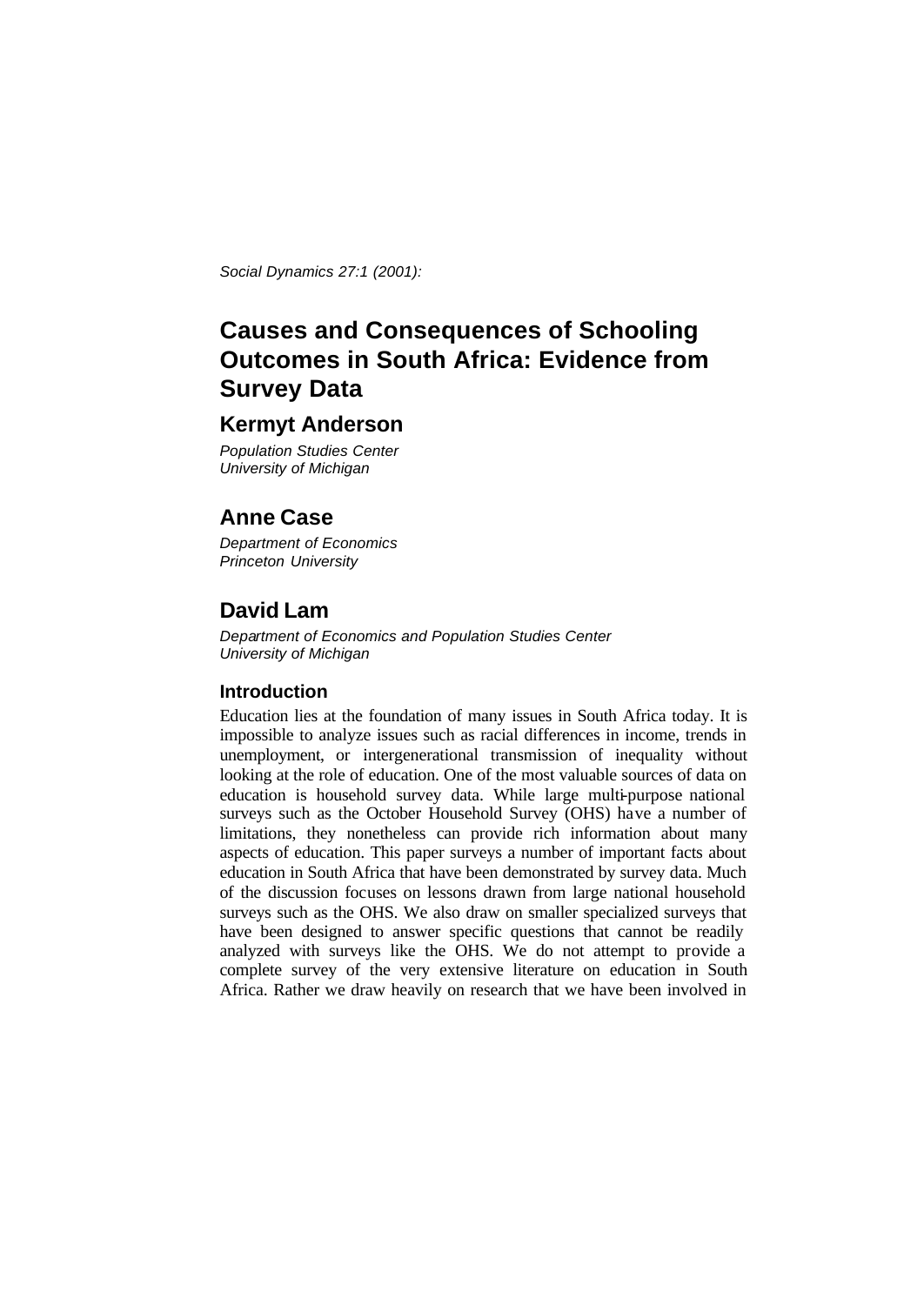ourselves, including some of our own data collection projects, summarizing key conclusions of that research and pointing out some of the strengths and limitations of household survey data for studying education.

The existence of high quality nationally representative household survey data is a relatively recent phenomenon in South Africa, beginning with the South African Living Standards Survey (SALSS) conducted by the Southern Africa Labour and Development Research Unit (SALDRU) and the World Bank in August-December 1993. This is an integrated household survey with roughly 9000 households and 40,000 individuals, following the general structure and purposes of the World Bank's well-known Living Standards Measurement Surveys collected in a variety of developing countries (SALDRU, 1994). The survey contains detailed information on educational attainment and school enrollment for all household members, along with data on variables such as earnings, employment, and health. The SALSS, which was collected without formal governmental involvement, was followed by the development of the October Household Survey by Statistics South Africa. Collected annually since 1994, the OHS provides a broad set of information on all household members for a large nationally representative sample. The 1995 OHS, which is used for many of the results discussed in this paper, contains information on about 130,000 individuals residing in 30,000 households. In this paper we will demonstrate a number of valuable uses of large national surveys such as the SALSS and OHS for research on education, at the same time that we point out some of their limitations. We will also draw on some additional data sources that help address some of these limitations, including school-based data such as the Education Atlas and the School Register of Needs (see Case and Deaton, 1997; Case and Yogo, 1999), along with smaller specialized surveys such as the Guguletu High School Study conducted in 1998 (see Anderson et al., 1999, 2001).

#### **Trends in schooling by race and gender**

Large household surveys such as the SALSS and the OHS provide a valuable source of information summarizing the history of schooling attainment in the country. Subject to some assumptions, variations in schooling by age can take the place of historical data on schooling attainment. We need to assume that there has not been significant migration in or out of the country that differs by education level, and that there are not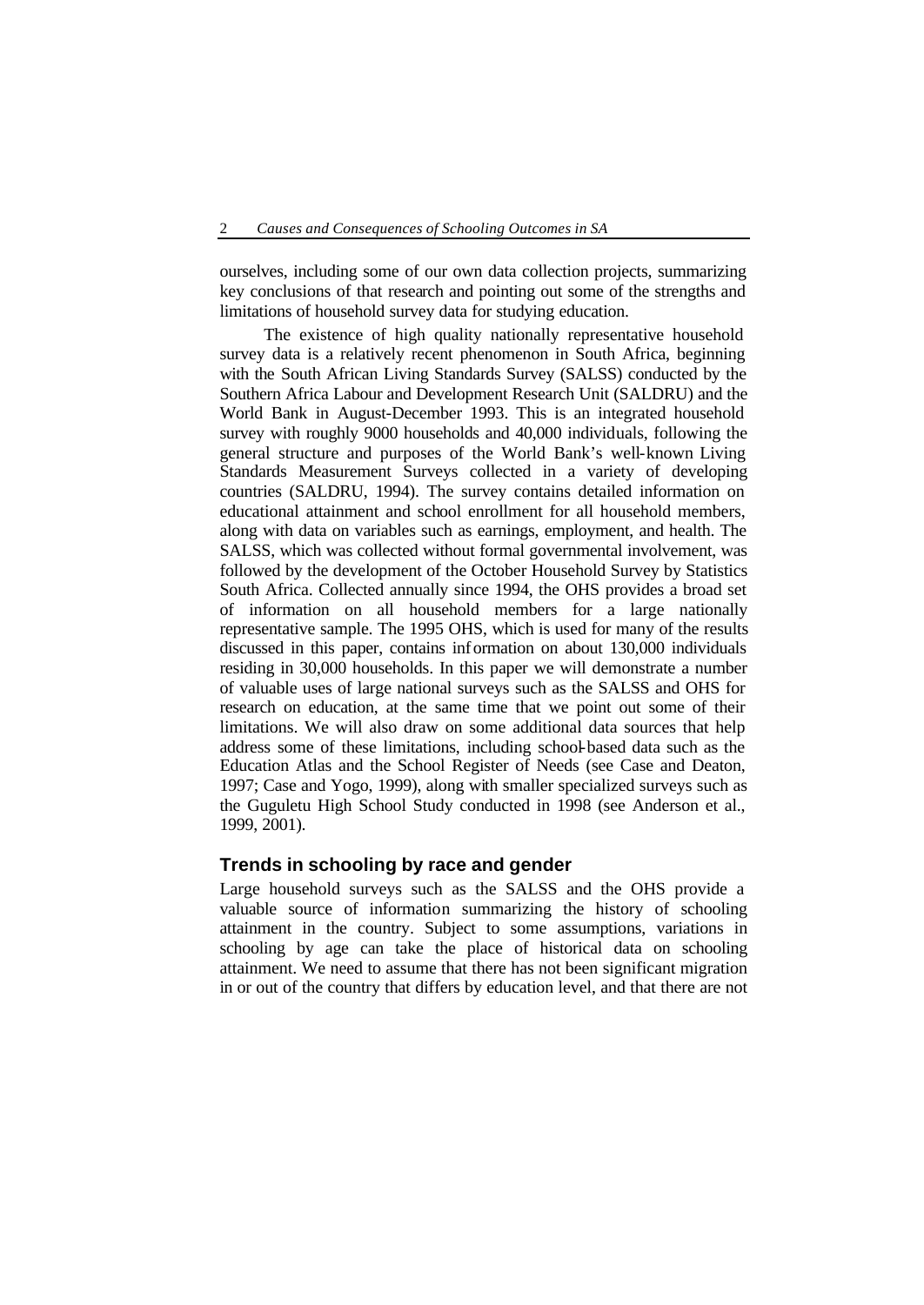significant mortality differentials with respect to education across the ages being considered. Differential mortality by education will tend to make the mean education of older age groups appear larger than it would have been using historical data. This will tend be more important for more disadvantaged population groups, possibly causing racial differentials in education to appear smaller at older ages. The effects of differential migration by education are more difficult to predict.

Figure 1 shows mean years of schooling by years of age from the 1995 October Household Survey (OHS) for the four population classifications that were used under apartheid and that continue to be used in most South African surveys – African (black), coloured, white, and Indian.<sup>1</sup> Years of schooling refers to the highest grade completed, and does not necessarily correspond to the actual number of years individuals spent in the school system. The 1995 OHS sample is 70.3 percent African, 13.5 percent coloured, 12.5 percent white, and 3.6 percent Indian. Not surprisingly, Figure 1 shows a substantial schooling advantage for whites, although the gap has narrowed across more recent cohorts. For the oldest age groups the gap between whites and Africans is almost 8 years, while for younger cohorts it is around 3 years. Schooling for the Indian population has become roughly equal with that of whites. The mean schooling of the African and coloured populations has also converged among recent cohorts.



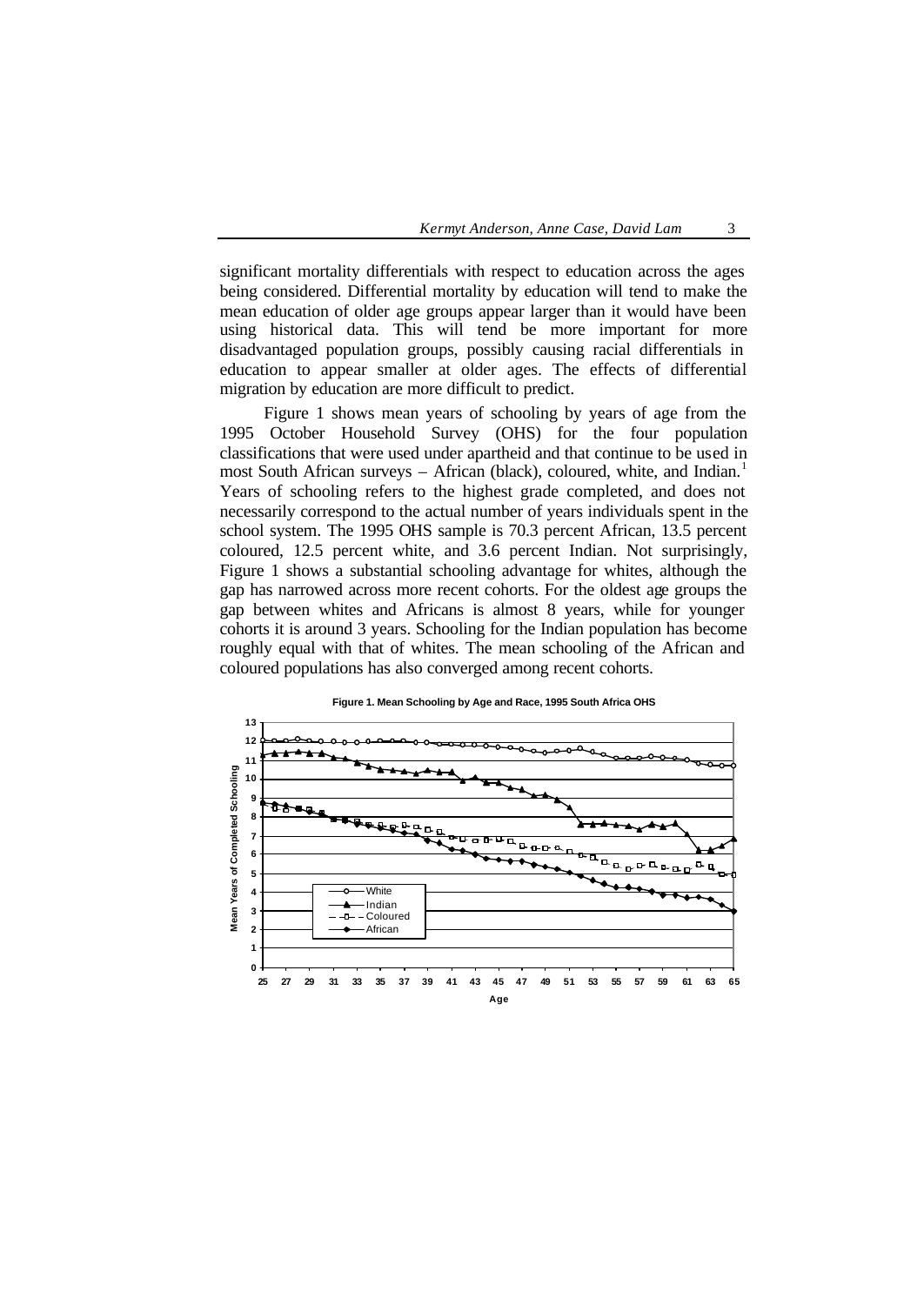

**Figure 2. Schooling by age, race, and gender, 1995 South Africa October Household Survey (3-year moving averages)**

**Proportion Completing Grade 7**



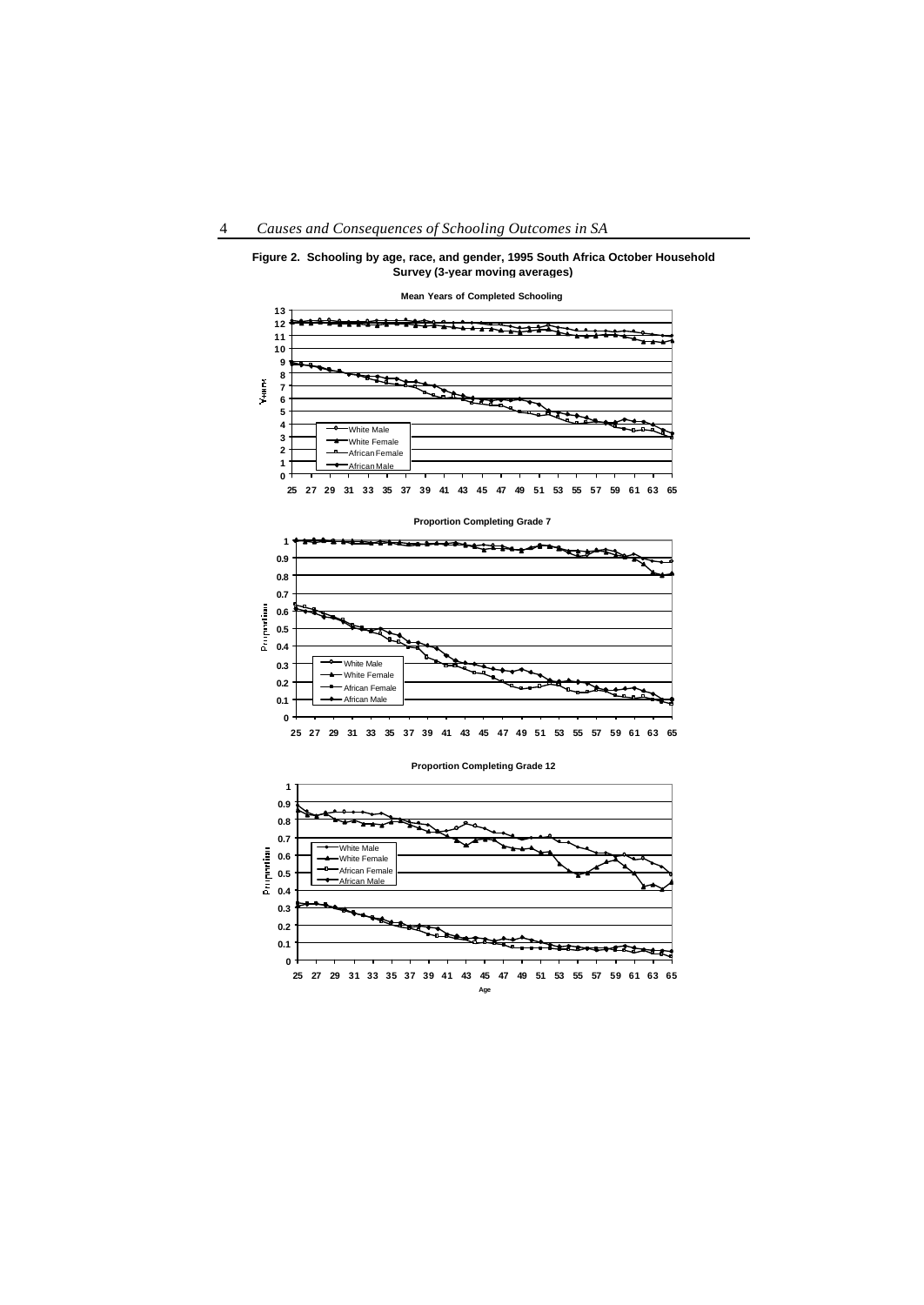Given the small size of the Indian and coloured populations in these surveys, for the sake of precision and greater statistical power we will focus on whites and Africans for most of the results presented in this paper. Figure 2 shows trends in three measures of schooling attainment for men and women in the African and white population groups. The top panel shows mean years of schooling, the same measure shown in Figure 1. The second panel shows the proportion that have completed at least grade 7 (standard 5). The bottom panel shows the proportion that have completed grade 12 (standard 10). All three panels show that schooling outcomes of males and females are almost identical. There is virtually no gender gap in schooling among any of the racial groups in South Africa, even among older cohorts (Case and Deaton, 1999; Lam, 1999; Thomas, 1996). These roughly equal schooling outcomes for males and females are in contrast to the situation in a number of other African countries (Lloyd, Kaufman, and Hewett, 1999), but are similar to the situation in Brazil and other Latin American countries (Lam, 1999).

Although mean schooling has risen at a fairly rapid and steady rate for Africans, Figure 2 shows that there are still large racial gaps in the proportion completing grade 7 and an even larger gap in completion of secondary schooling. While close to 90 percent of whites in younger cohorts have completed grade 12, the figure is less than 35 percent for Africans. Pass rates on the matriculation exam taken at the end of grade 12 are much lower for African students, an important determinant of subsequent opportunities for higher education and employment.

#### **Grade attainment and the role of grade repetition**

Figures 1 and 2 document large differences in the schooling attainment of white and African adults. Evidence on the schooling at younger ages is provided in Table 1, which reports data on grade attainment, enrollment, and work activity for 10-24 year olds in the 1995 OHS. While surveys like the OHS are not well equipped for analyzing detailed components of schooling such as school quality, school attendance, or student achievement, these large nationally representative samples are well-suited for looking at recent trends in grade attainment and school enrollment for young people in narrowly defined groups in terms of age, race, gender, and region. The first two columns of Table 1 show how the schooling gap between whites and Africans develops with age beginning at age 10. The schooling advantage of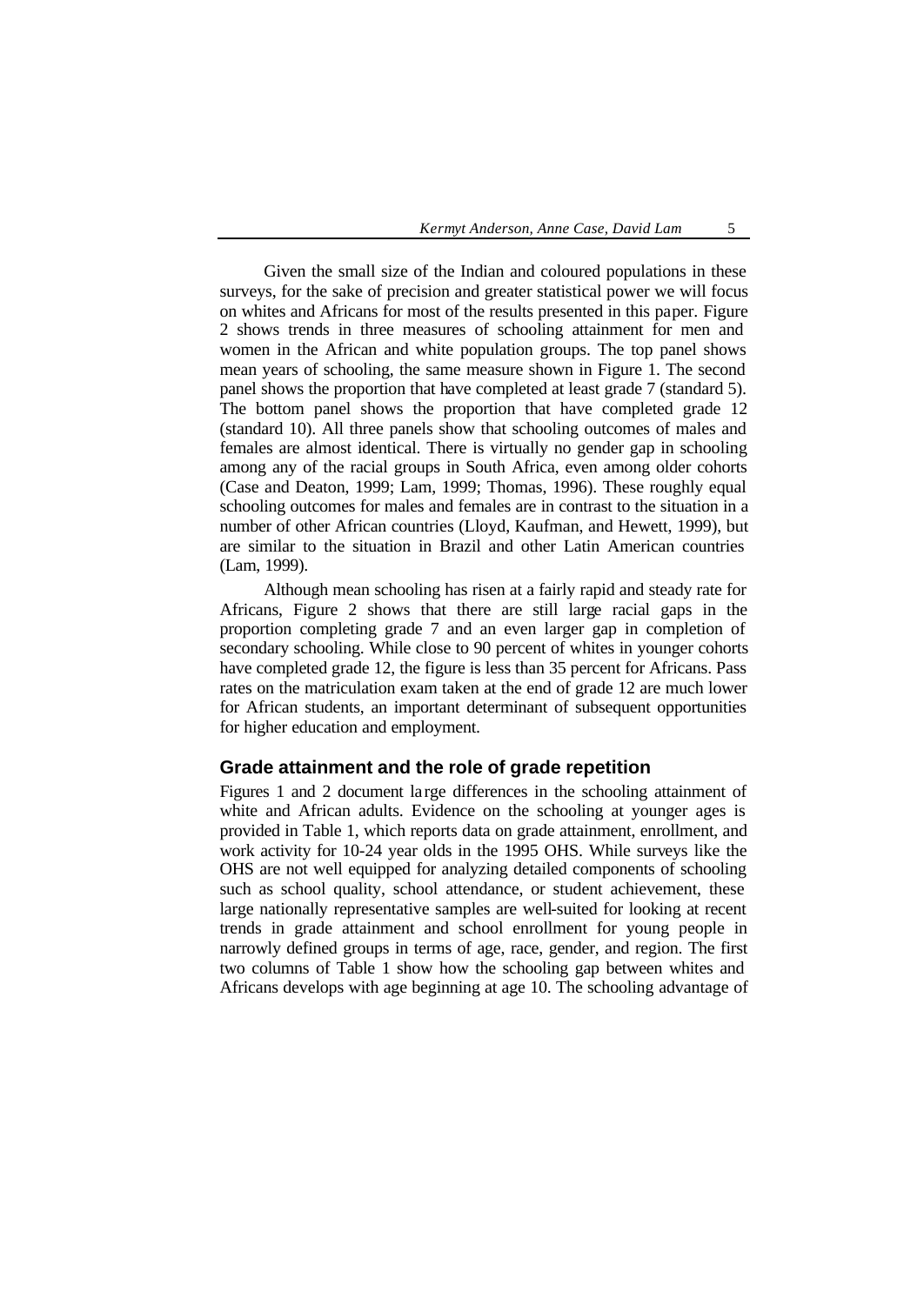whites is about half a grade at age 11, over one grade at age 14, and about 2.5 grades for 18 year-olds.

| Age  | <b>Mean Schooling</b> |       | Grades per year |       | <b>Percent Enrolled</b> |       | <b>Percent working</b> |       |
|------|-----------------------|-------|-----------------|-------|-------------------------|-------|------------------------|-------|
|      | African               | White | African         | White | African                 | White | African                | White |
| 10   | 3.25                  | 3.44  | 0.81            | 0.86  | 97.1                    | 99.7  | 0.5                    | 0.0   |
| 11   | 4.04                  | 4.58  | 0.81            | 0.92  | 98.6                    | 99.6  | 0.2                    | 0.0   |
| 12   | 4.79                  | 5.66  | 0.80            | 0.94  | 98.1                    | 99.7  | 0.4                    | 0.0   |
| 13   | 5.58                  | 6.50  | 0.80            | 0.93  | 97.7                    | 99.4  | 0.7                    | 0.3   |
| 14   | 6.35                  | 7.55  | 0.79            | 0.94  | 97.0                    | 100   | 0.9                    | 0.0   |
| 15   | 7.06                  | 8.55  | 0.78            | 0.95  | 94.8                    | 97.9  | $2.2\phantom{0}$       | 0.0   |
| 16   | 7.86                  | 9.53  | 0.79            | 0.95  | 92.3                    | 96.6  | 3.8                    | 1.7   |
| 17   | 8.39                  | 10.37 | 0.76            | 0.94  | 89.0                    | 91    | 6.0                    | 5.4   |
| 18   | 8.72                  | 11.17 | 0.73            | 0.93  | 81.2                    | 79.9  | 11.0                   | 10.4  |
| 19   | 9.04                  | 11.37 | 0.70            | 0.87  | 75.1                    | 45.3  | 16.8                   | 37.1  |
| 20   | 9.28                  | 11.49 | 0.66            | 0.82  | 63.8                    | 32.6  | 27.3                   | 57.9  |
| 21   | 9.26                  | 11.71 | 0.62            | 0.78  | 54.4                    | 34.8  | 34.5                   | 57.5  |
| 22   | 9.24                  | 11.80 | 0.58            | 0.74  | 46.8                    | 16.4  | 43.0                   | 69.4  |
| 23   | 9.23                  | 11.84 | 0.54            | 0.7   | 36.4                    | 13.3  | 51.7                   | 75.9  |
| 24   | 9.15                  | 12.04 | 0.51            | 0.67  | 29.2                    | 9.7   | 59.3                   | 79.0  |
| Mean | 7.23                  | 8.69  | 0.72            | 0.88  | 79.5                    | 74.5  | 14.9                   | 23.2  |
| N    | 31,672                | 3,564 |                 |       |                         |       |                        |       |

**Table 1. Years of schooling, Enrollment, and Work, Ages 10-24, South Africa 1995 OHS**

While the OHS and similar surveys do not provide direct information on grade repetition, it is possible to use the data to draw indirect inferences about the role of grade repetition in explaining the racial gap in grade attainment. The columns labeled "grades per year" in Table 1 show one useful measure for summarizing progress through school – the number of grades completed per year of age since age 6. For Africans this value is around 0.80 grades per year for ages 10 to 16, while for whites it is around 0.94 grades per year. An alternative measure of grade progress in these data is the change in mean schooling associated with a one-year change in age (for example, from age 12 to age 13 the change is 0.79 for Africans). Using this measure, Case and Deaton (1999) estimate an average advancement rate around 0.6 for Africans age 10-18 in the 1993 SALDRU survey. These measures of grade advancement provide strong evidence that the African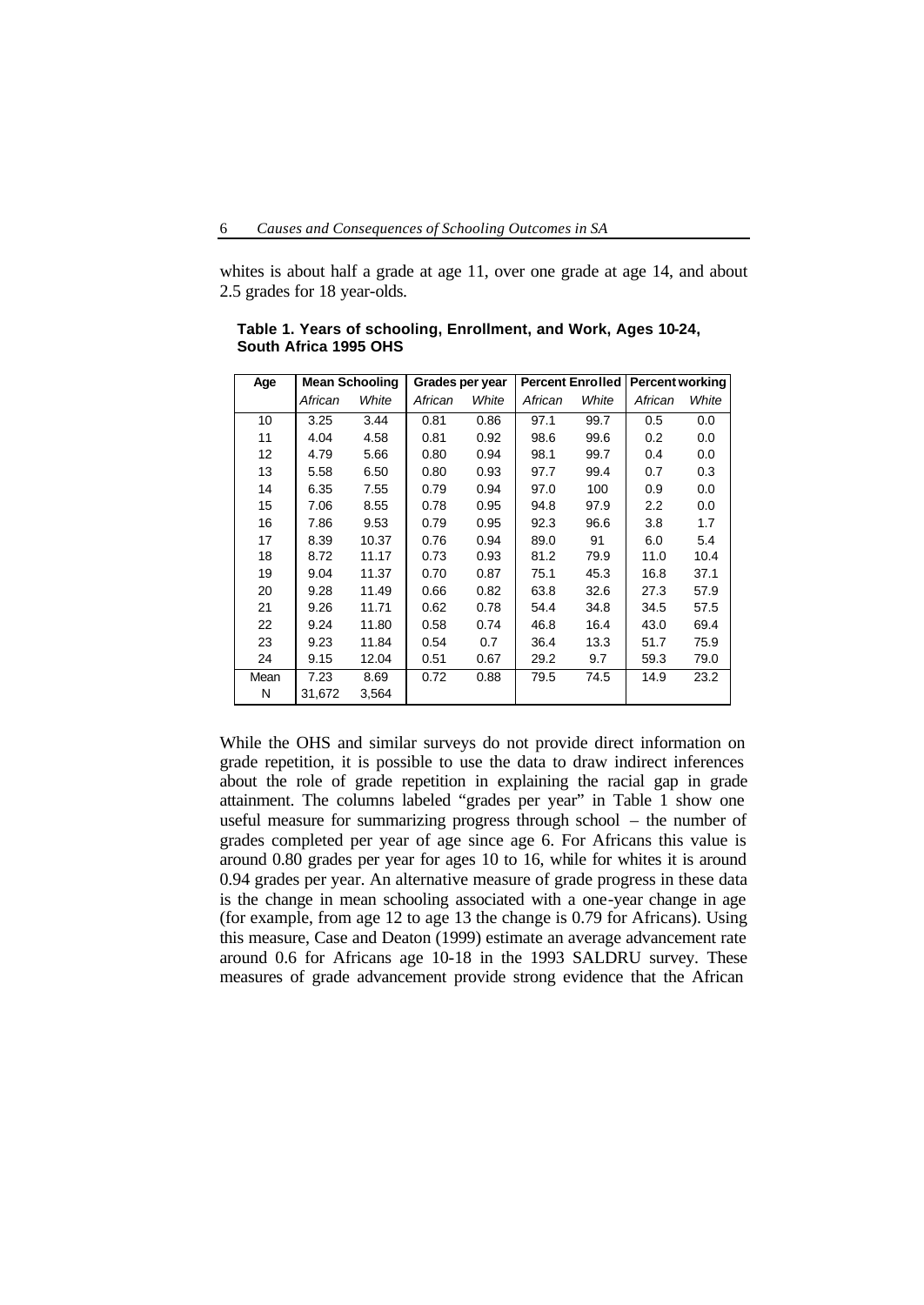disadvantage in schooling is not primarily the result of students dropping out of school early, but is rather driven by a slower rate of grade advancement that begins in early grades.

Further evidence that grade repetition is important is shown in the next two columns of Table 1, which show some surprising patterns in enrollment rates.<sup>2</sup> Although African children are on average over one year behind white children in grade attainment by age 14, the enrollment rates of Africans are 97 percent or above between ages 10 and 14. The enrollment rates are actually higher for Africans than for whites beginning at age 18, a reflection of the fact that Africans are on average more than two years behind whites in schooling at that age. The evidence on grades per year and enrollment tell a consistent story. It is grade repetition rather than nonenrollment that is primarily responsible for the lower schooling attainment of African children.

The final columns of Table 1 show the percentage at each age working (including those who looked for work last week and who reported any work in the past year). $3$  The proportions working are relatively low. Among Africans, only 2 percent of 15 year-olds and 4 percent of 16 year-olds report working by these fairly broad definitions. Controlling for family characteristics (not shown), somewhat higher fractions work among those whose mothers have the lowest levels of education, but even among 17 yearolds whose mothers have less than six years of schooling the proportion working is only around 10 percent. Although Table 1 suggests that the competition between work and school is not a dominant factor in explaining the lower schooling attainment of Africans, the trade-off between work and school may be more important in the late teen years. Although roughly equal fractions of African and white youths are working beginning at age 17, the white youths are much more likely to have completed secondary schooling by that time. The data indicate that among 17 year-olds, for example, white youths who are working are drawn primarily from the group that has completed grade 12, while only a small fraction of the Africans who are working have completed grade 12.

The results in Table 1 suggest that the schooling gap between whites and Africans does not result primarily from differences in enrollment rates or from higher dropout rates among African teenagers. Grade repetition appears to be a much more important determinant of lower grade attainment for Africans. Unfortunately there is little direct information about grade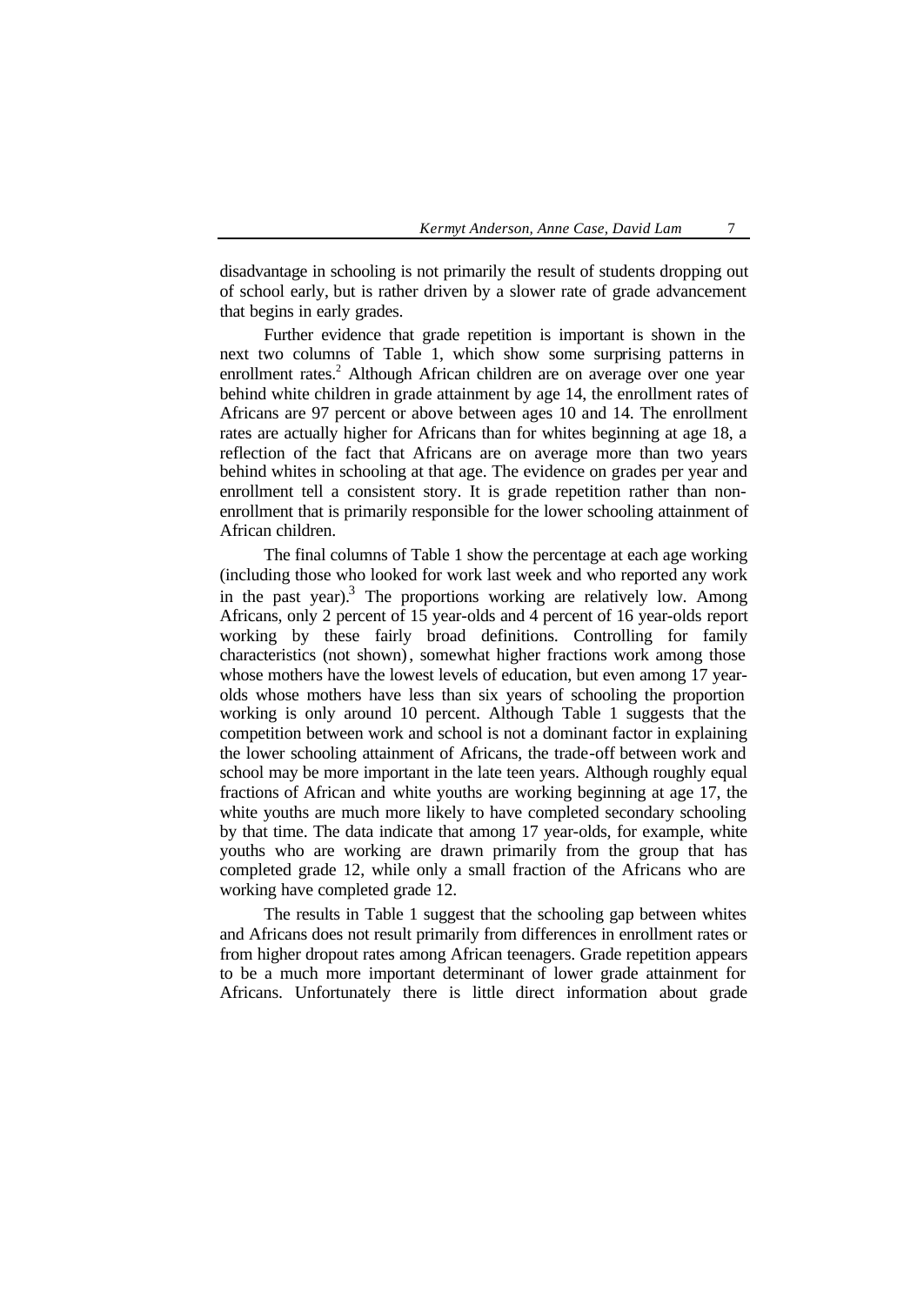repetition in surveys such as the OHS. The OHS does not ask about grades repeated, interruption of schooling, or other information beyond highest grade completed. School records available from the Ministry of Education also provide little direct information on grade repetition. One of the few studies to collect detailed information on grade repetition was the Guguletu High School Study (see Anderson et al., 1999, 2001). Retrospective educational histories collected from 603 students enrolled in an African township high school in Cape Town were used to analyze the educational progress of these students.<sup>4</sup> Table 2 presents results based on students' retrospective schooling history in this survey. The results are presented in terms of years delayed for grade, based on the assumption that a student who begins school at the appropriate age and experiences no grade repetition will be age 18 during the final (matric) year of secondary school; a student who is age 19 during matric is one year delayed, a twenty-year old is two years delayed, etc. Similarly, a student who is 18 during the  $11<sup>th</sup>$  grade is one year delayed, etc. Table 2 presents the results for each grade up through grade 12 (see Anderson et al., 2001 for further details). In the earlier grades age delay is small and is due almost entirely to the age at which the student began school. By the ninth grade, however, the majority of academic delay is due to grade repetition, rather than non-enrollment or delays in beginning school.<sup>5</sup> Results from this survey indicate that by the end of secondary school roughly 2/3 of the students have repeated at least one grade, and more than 1/3 have repeated at least two grades (not shown in Table 2). These results are consistent with those obtained from national datasets, and provide further evidence that grade repetition is the driving factor behind the educational gap between races in South Africa.

Grade repetition is potentially a self-reinforcing process. The evidence relating grade repetition to subsequent academic performance in South Africa is necessarily indirect, but a plausible argument can be made that children who have failed in the past will fare less well in school. Using data from the Guguletu High School Study, Anderson et al. (2001) find a strong relationship between age and matric exam scores. Each additional year of age results in a decrease of between one-half to two percentage points on standardized matric exams.

This effect may sound small, but is actually quite large when one considers that the average matric scores in this school were less than 30 percent for most subjects, and that students ranged in age from 17 to 30. For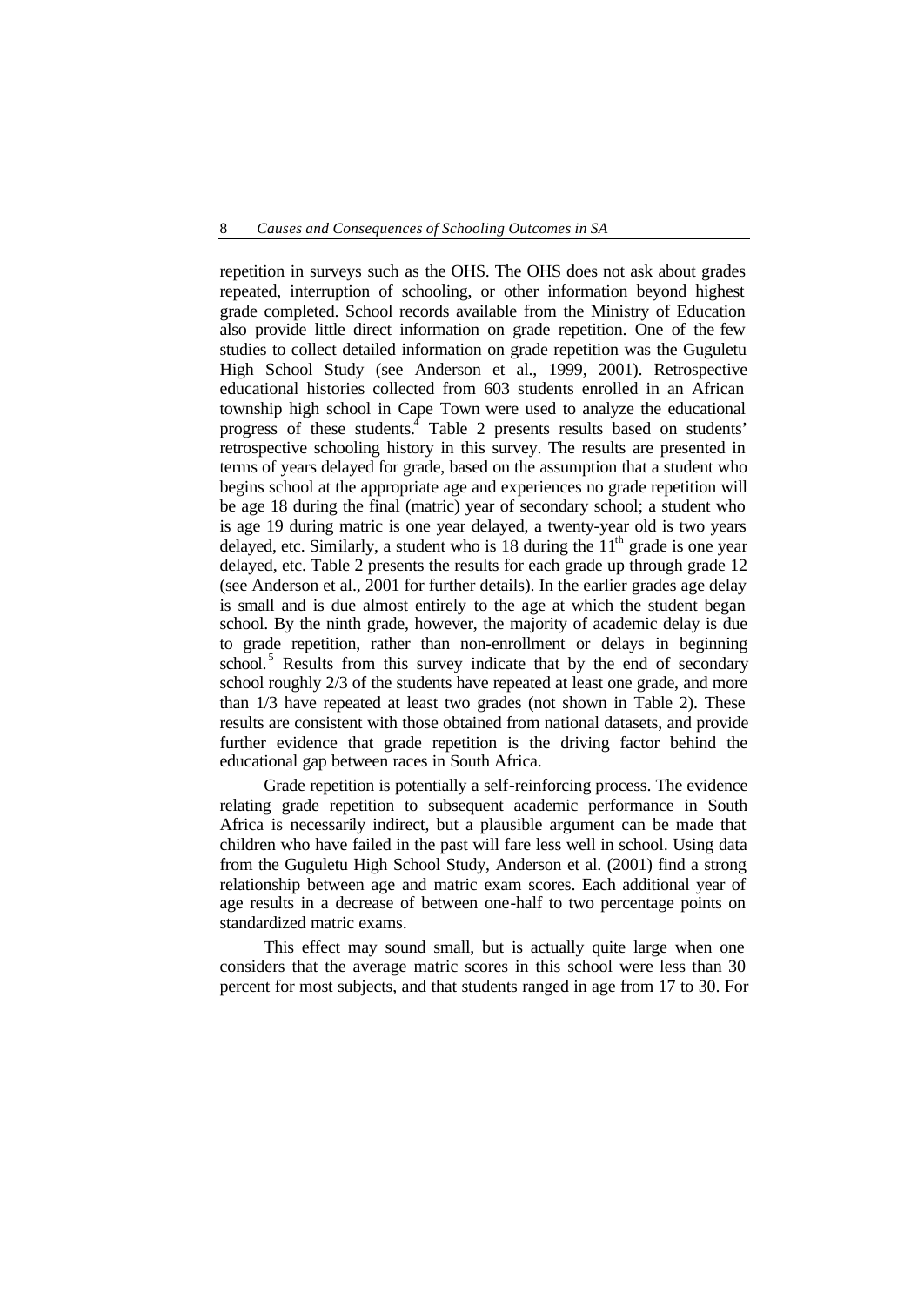many subjects, students who were age 18 in grade 12 (zero years behind) scored a full ten percentage points higher than students in their mid-twenties or older. For some subjects, such as mathematics and biology, this represents a full doubling of mean scores.

|                |                  |                          | Average number of years |                       | Percent of years delayed |                   |                       |  |
|----------------|------------------|--------------------------|-------------------------|-----------------------|--------------------------|-------------------|-----------------------|--|
| Grade          | Years<br>delayed | Age<br>started<br>school | Years<br>repeated       | Years not<br>enrolled | Age<br>started<br>school | Years<br>repeated | Years not<br>enrolled |  |
| 1              | 0.67             | 0.67                     | 0.00                    | 0.00                  | 100.0                    | 0.0               | 0.0                   |  |
| $\overline{2}$ | 0.99             | 0.73                     | 0.24                    | 0.02                  | 73.7                     | 24.2              | 2.0                   |  |
| 3              | 1.14             | 0.74                     | 0.34                    | 0.06                  | 64.9                     | 29.8              | 5.3                   |  |
| 4              | 1.24             | 0.73                     | 0.43                    | 0.08                  | 58.9                     | 34.7              | 6.5                   |  |
| 5              | 1.36             | 0.73                     | 0.51                    | 0.12                  | 53.7                     | 37.5              | 8.8                   |  |
| 6              | 1.53             | 0.73                     | 0.66                    | 0.14                  | 47.7                     | 43.1              | 9.2                   |  |
| 7              | 1.64             | 0.72                     | 0.74                    | 0.18                  | 43.9                     | 45.1              | 11.0                  |  |
| 8              | 1.75             | 0.72                     | 0.83                    | 0.20                  | 41.1                     | 47.4              | 11.4                  |  |
| 9              | 1.97             | 0.67                     | 1.02                    | 0.28                  | 34.0                     | 51.8              | 14.2                  |  |
| 10             | 2.20             | 0.71                     | 1.18                    | 0.31                  | 32.3                     | 53.6              | 14.1                  |  |
| 11             | 2.47             | 0.70                     | 1.39                    | 0.38                  | 28.3                     | 56.3              | 15.4                  |  |
| 12             | 3.00             | 0.63                     | 1.90                    | 0.47                  | 21.0                     | 63.3              | 15.7                  |  |

**Table 2. Years delayed by grade for students enrolled in a Guguletu secondary school**

Grade repetition may also influence subsequent academic performance through its effect on school expenditures and school quality. There is strong reason to believe that school fees are correlated with school quality in South Africa. Anderson (2000), using financial expenditures on schooling for African children reported in the 1995 OHS, finds that children who are behind for their grade have less money spent on their school fees, their transportation to school, and on other school expenses. These results are summarized in Figure 3. The cross-sectional nature of the dataset does not allow us to disentangle whether students who have attended better (more expensive) schools throughout their lives fail less, whether families are choosing to send children who have failed previously (and are likely to fail again) to lower quality schools, or both. Nonetheless it is interesting to observe the association between school quality and the speed with which children advance through school. Students who are behind six or more years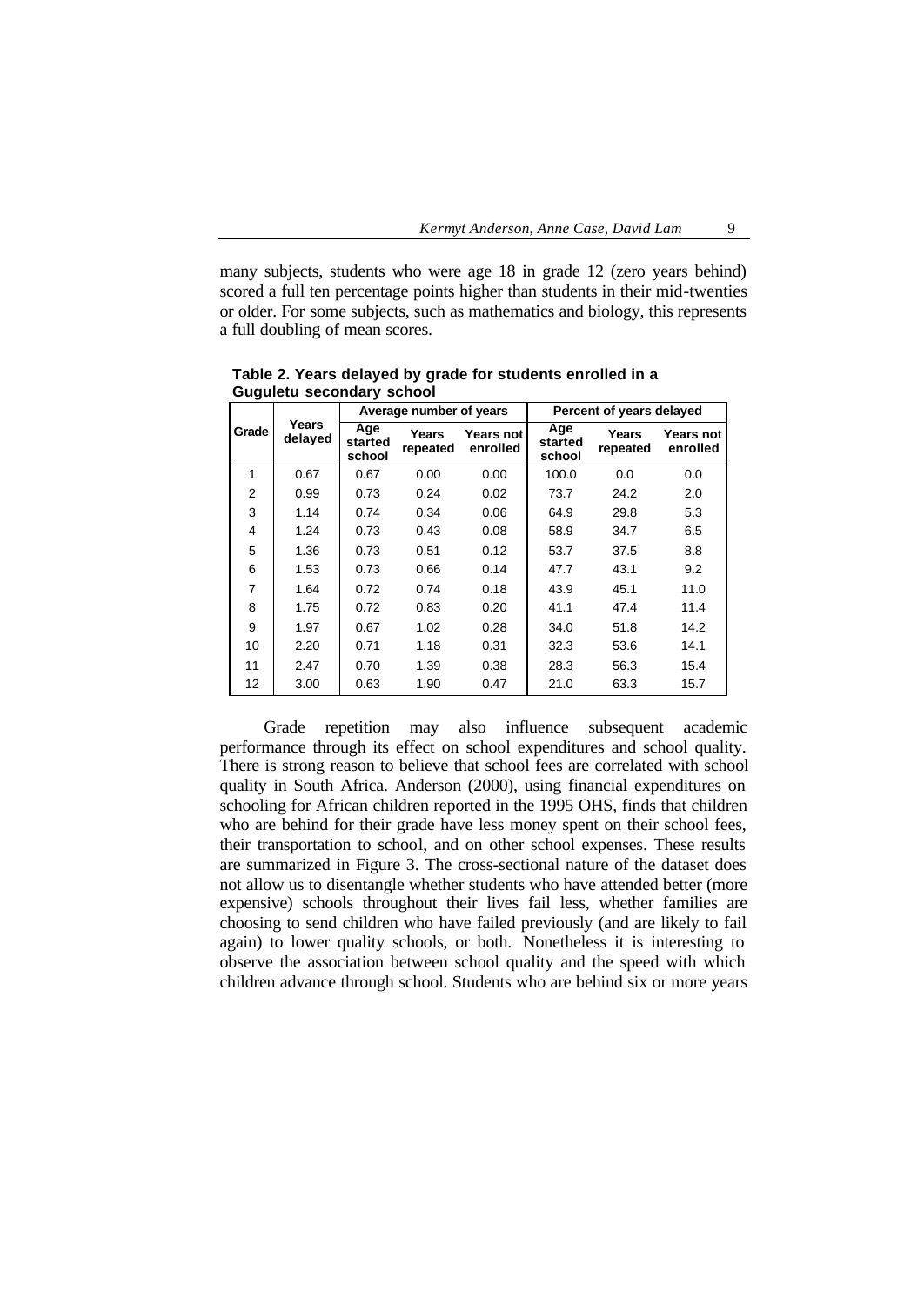for their grade have approximately half as much money spent on their schooling as children who are on track or are slightly ahead for their age. This result persists in multivariate analyses controlling for such factors as the



**Figure 3. School expenditures on enrolled African students by years delayed in school, 1995 South Africa OHS**

student's age, gender, family structure, location, and household socioeconomic characteristics (Anderson, 2000).

#### **The effects of family background on schooling outcomes**

Another valuable feature of large household surveys such as the October Household Survey is the ability to look closely at the relationship between parental characteristics and the schooling attainment of children. Figure 4 shows the mean schooling of 13-year-old and 17-year-old Africans and whites by the years of schooling completed by the (co-resident) mother using the 1995 OHS. No estimates are shown for white mothers below 8 years of schooling due to the small number of observations in these groups. Not surprisingly, Figure 4 shows a strong positive relationship between the schooling of mothers and the schooling of their children. The schooling advantage of African children whose mothers have 12 years of schooling compared to those whose mothers have less than 4 years of schooling is roughly two full grades for both 13 and 17 year-olds. Including controls for province and rural-urban residence in regressions lowers these effects only slightly (Lam, 1999). Including both father's schooling and mother's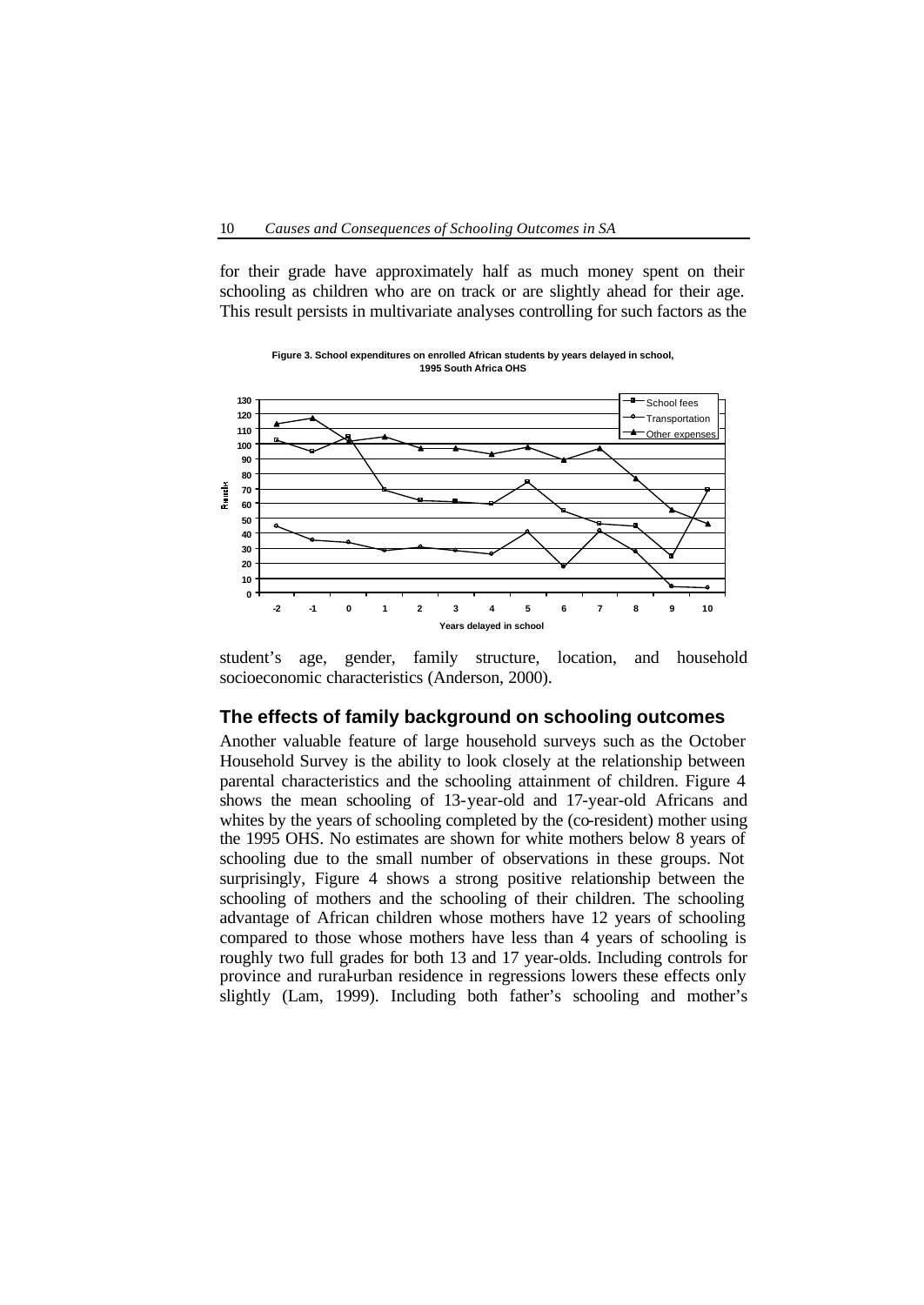schooling in the same regression, the results indicate roughly equal effects of mother's and father's schooling, with the pattern shown in Figure 4 picking up a combined effect of both parents (Lam, 1999). There is virtually no difference in schooling outcomes of boys and girls, and no apparent evidence of the differential impact of mother's and father's schooling found in other countries.



**Figure 4. Child's schooling by mother's schooling, 1995 South Africa OHS**

Case and Deaton (1999) find similar effects of parents' schooling on child youth outcomes using the 1993 SALSS. It should be noted that these results in Figure 4 are based on samples of children who live with their mothers. None of the major South African data sets provide information on children's non-resident parents, thereby excluding an important fraction of students (Anderson, 2000). The Guguletu High School Study contains information on non-residential parents, and not surprisingly Anderson et al. (1999) find differential time and monetary investments in children by resident and nonresident fathers. National level data on the education and involvement of non-resident parents would be greatly desirable.

While it is clear that higher parental schooling is associated with higher schooling attainment for children, it is not clear what causal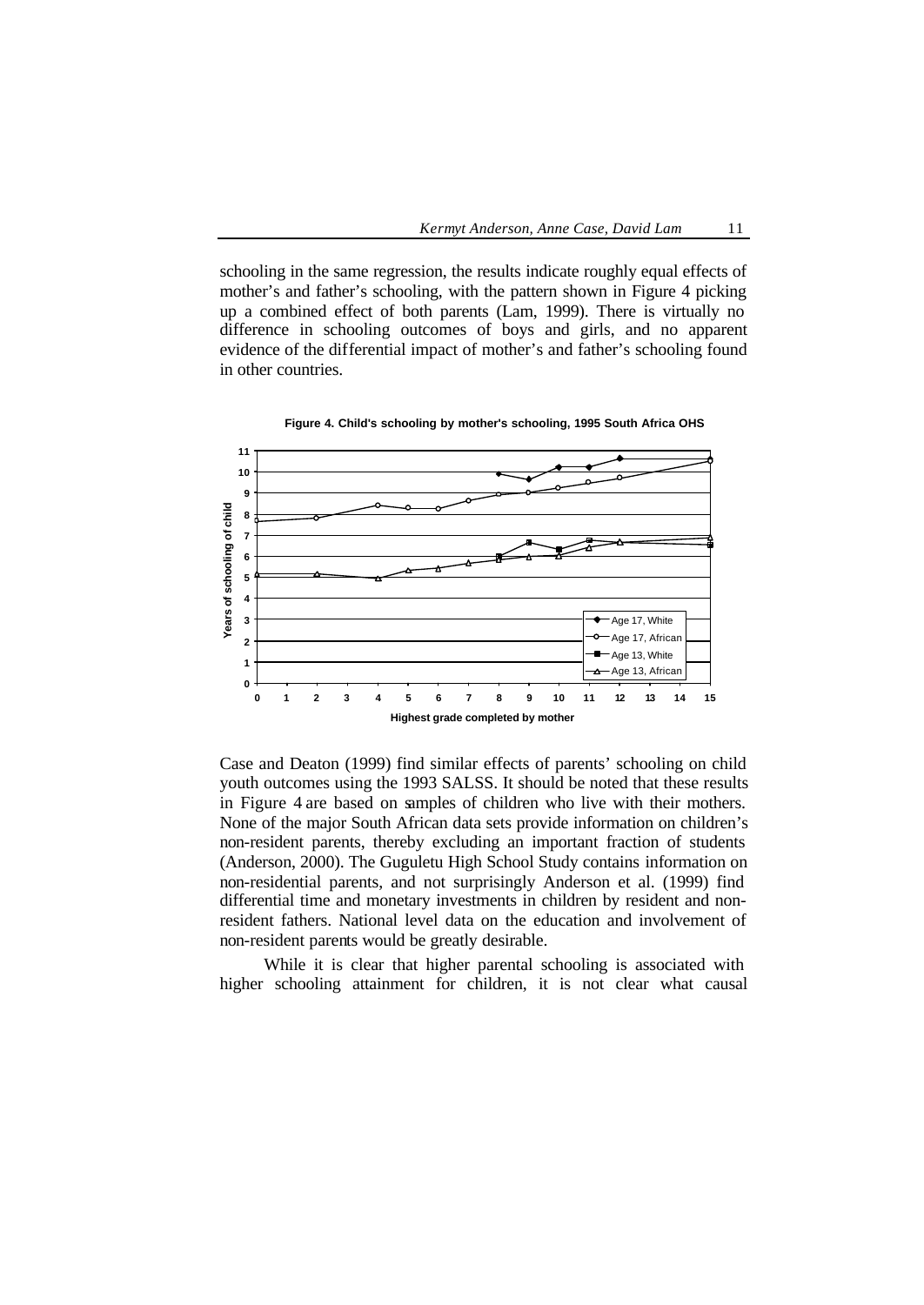mechanisms drive this relationship. One possibility is in a sense the most literal interpretation of the relationship, namely that the education of parents enters directly into a schooling production function for children, working through the human capital children acquire in their home environment and through factors such as parents' ability to help children with their homework. More indirect mechanisms may also be at work, however. The most obvious example is that better educated parents may simply live in neighborhoods with better schools, perhaps as a deliberate strategy to improve opportunities for their children. Evidence that this may be an important issue is provided by the Guguletu High School Study, where the relationship between parents' schooling and children's schooling among the 603 students surveyed in this one school is weak, in spite of considerable variation in parent's schooling (Anderson et al., 2001).

In addition to the effects of parents' education and income, family structure may be an important determinant of youth outcomes (Anderson , 2000; Cherian, 1989; Cherian, 1994; Fuller and Liang, 1999). Young people live in a wide variety of family arrangements in South Africa. According to the 1993 SALSS, the proportion of non-whites that lived with both parents was only 55 percent at age 12 and 50 percent at age 17, compared to 90 percent and 78 percent for whites at the same respective ages. Roughly 25 percent of non-whites lived only with their mother, and over 15 percent of 12-year-old non-whites lived with neither parent. Many of these live in "skip generation" households, with grandparents co-residing with grandchildren without either parent present. In an analysis of schooling outcomes among African children ages 10–24 in the 1995 OHS, Anderson (2000) shows that family structure is correlated with schooling outcomes. Some of these patterns are shown in Table 3.

Relative to children living with both of their genetic parents, children living in all other family situations are less likely to be enrolled in school and are further delayed in school if enrolled. Children living with neither genetic parent (a full 25 percent of the sample) have also completed fewer grades, regardless of their enrollment status. These patterns are confirmed in multivariate analysis (Anderson, 2000). Children living with both genetic parents experience the best schooling outcomes, those living with neither parent experience the worst, while children living with a single mother experience intermediate outcomes (although the disadvantage of living with a single mother appears to be smaller than would be expected based on U.S.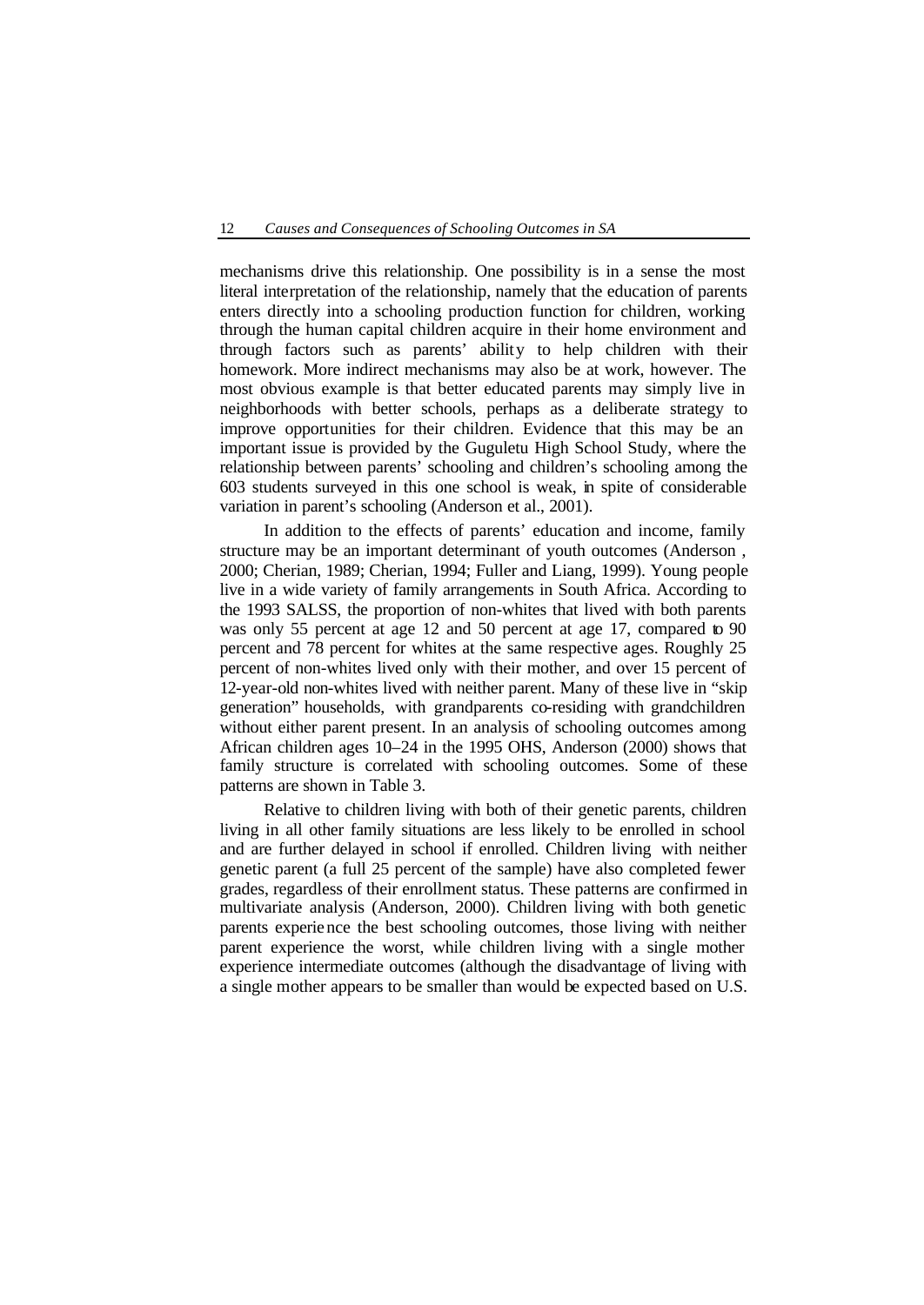experience). The cross-sectional and within-household nature of the existing datasets means we cannot address children's residential histories with their parents, nor do we know anything of non-residential parents' education, employment, current marital status, etc.

One third of African children live with a grandparent or an older adult receiving a state old pension. Women over age 60 and men over age 65 who are not receiving a private pension are eligible for a generous state pension, which is more than twice the median income of Africans in 2000 (see Case and Wilson, 2001; and Case and Deaton, 1998 for details on the pension system). The pension plays an important role in the economics of African households, and was frequently mentioned by high school students in the Guguletu High School Study as a source of money for school fees, uniforms, and other large expenses. A limitation of existing data is that the characteristics of grandparents are observable only in the case of coresidence, requiring researchers to analyze the presumably non-random subset of multi-generation households. The potential availability of pension income is an important source of variation in resources available to young people (see Case, 2001; Duflo, 2000; Bertrand et al., 2000).

|                                                | <b>Both parents</b> | Single<br>mother         | Mother &<br>stepfather | <b>Single</b><br>father  | Father &<br>stepmother    | <b>Neither</b><br>parent | F<br>[p]         |
|------------------------------------------------|---------------------|--------------------------|------------------------|--------------------------|---------------------------|--------------------------|------------------|
| Currently<br>enrolled                          | 0.874<br>(0.005)    | $**$<br>0.841<br>(0.007) | 0.869<br>(0.009)       | $**$<br>0.800<br>(0.022) | $***$<br>0.743<br>(0.036) | $**$<br>0.713<br>(0.012) | 160.6<br>[0.000] |
| Highest<br>grade<br>completed                  | 6.79<br>(0.06)      | 6.73<br>(0.07)           | 6.65<br>(0.08)         | 6.95<br>(0.15)           | 6.87<br>(0.22)            | $*$<br>6.56<br>(0.07)    | 5.5<br>[0.000]   |
| Years<br>delayed in<br>school<br>(if enrolled) | 0.94<br>(0.04)      | 1.06<br>(0.05)           | $**$<br>1.14<br>(0.07) | $**$<br>1.36<br>(0.15)   | $\star$<br>1.38<br>(0.25) | $**$<br>1.30<br>(0.54)   | 16.6<br>[0.000]  |
| N                                              | 11.964              | 5,652<br>.               | 2,863                  | 470                      | 303<br>.  .               | 6,963<br>.<br>.          |                  |

**Table 3. Means (standard errors) of educational outcomes by type of family for African children, 1995 OHS**

Results of Bonferroni two-tailed multiple comparison tests (relative to children living with both genetic parents):  $+p < 0.10$ ,  $\binom{p}{0.05}$ ,  $\binom{p}{0.01}$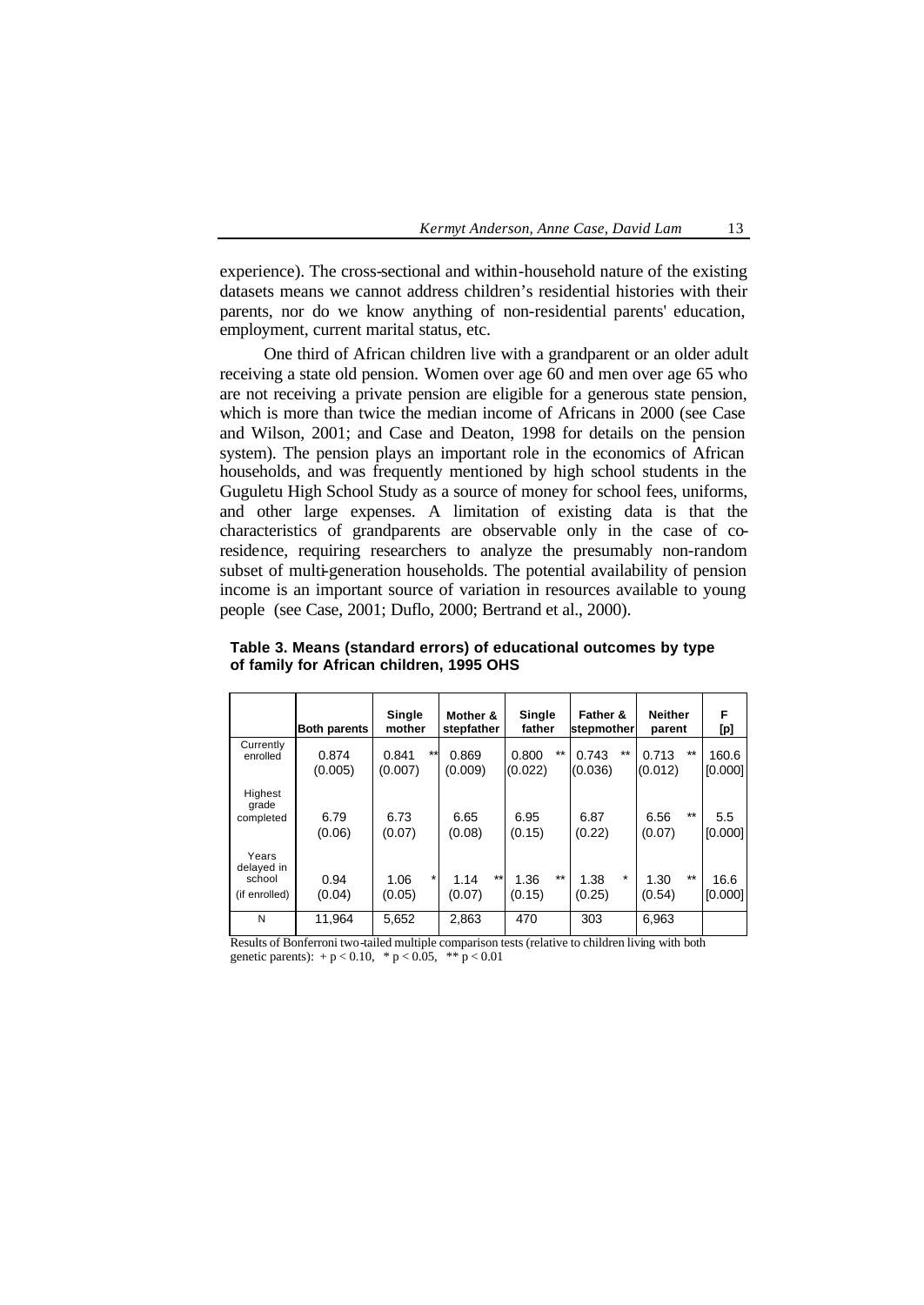#### **The role of school quality**

One of the important limitations of surveys such as the OHS is that lack of information on school quality. Variation in school quality is an extremely important dimension of schooling inequality in South Africa, and clearly plays a central role in understanding racial differences in schooling outcomes (see Fedderke at al., 1998 for a discussion of historical differences in school quality across racial groups). As noted above, simple controls for province and rural-urban location only slightly weaken the relationship between parents' education and children's education. Controls at such a high level of geography are unlikely to capture effects working at the level of neighborhoods, however, so such evidence by no means indicates that there is a direct productivity effect of parents' education.

Evidence on the direct contribution of school quality to school outcomes is provided by Case and Deaton (1999), who combine the 1993 SALSS with data on school quality from the Education Atlas of South Africa. Their empirical analysis shows large effects of school quality, as measured by pupil-teacher ratios, on outcomes for African children. Controlling for household background variables - which themselves have powerful effects on outcomes, but have no effect on pupil-teacher ratios they find strong and statistically significant effects of pupil-teacher ratios on enrollment, on educational achievement, and on test scores for numeracy. The striking result found by Case and Deaton – that variables such as the mean schooling of parents in a community are uncorrelated with pupilteacher ratios – provides confirmation for the view that African families in the past had little control over the quality of the schools in their communities. This suggests that school quality in the past tended to be more independent of family characteristics than would be the case in the United States, and means that more can be learned from looking at the relationship between school quality and later outcomes.

Evidence on the effect of school quality on adult earnings is provided by Case and Yogo (1999), who find that the quality of schools in a respondent's magisterial district of origin has a large and significant effect on the rate of return to schooling for African men. Case and Yogo estimate the impact of school quality using the 1996 South African census (10 percent public release sample). The census provides information on individuals' incomes and educations, together with information on the magisterial district in which individuals currently live, in which they are currently employed,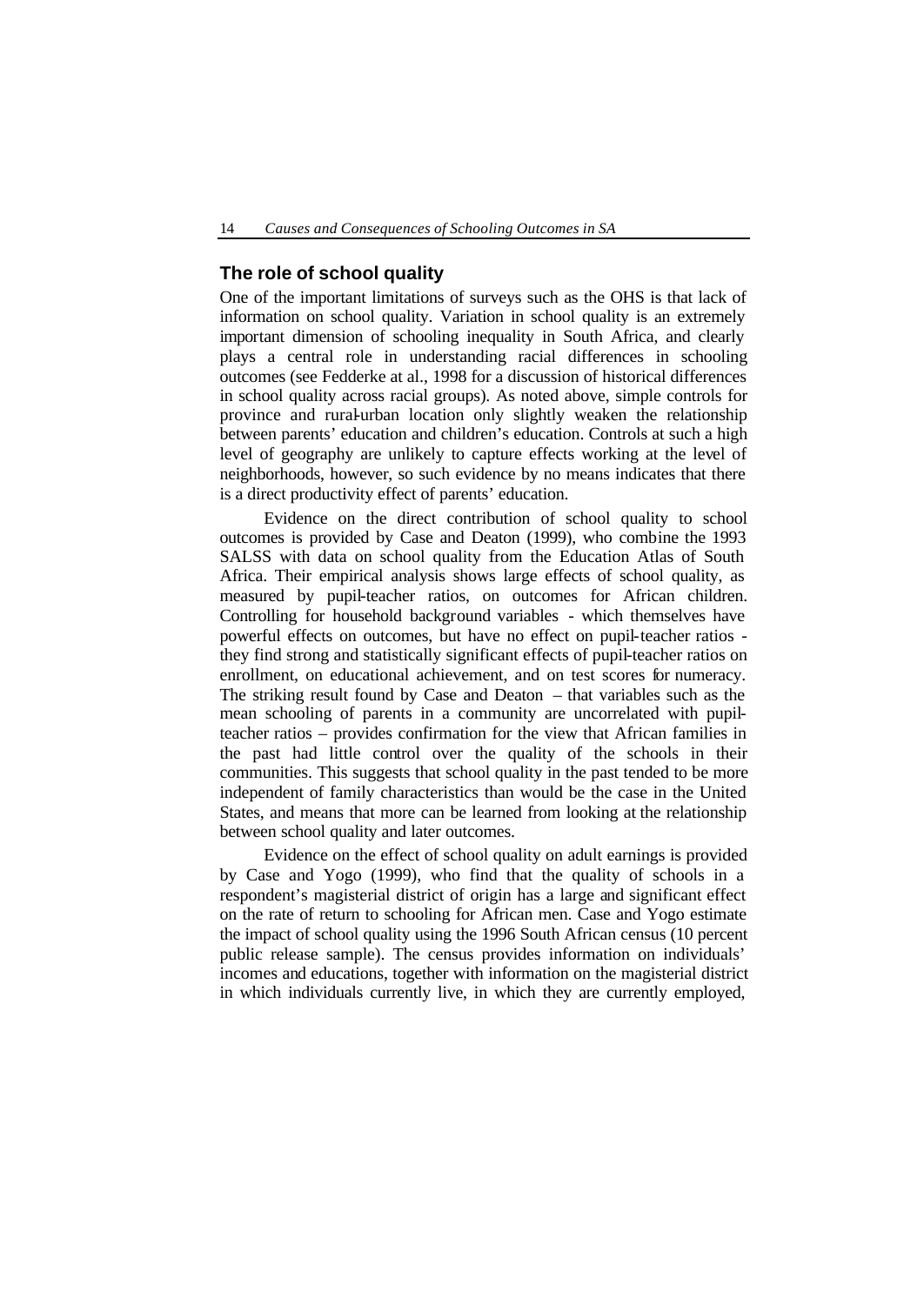and whether they were born elsewhere. For those who have migrated to their current residence, the census asks from which magisterial district they have come. Case and Yogo analyzed earnings data for 24 to 34 year olds, assigning to these young adults the 1991 school quality measures in the magisterial districts in which they were raised. (For those who have never moved, this is information on school quality in 1991 in their current magisterial district of residence. For movers, it is that from the magisterial district they report having come from.) The data available from the census allow estimation of the extent to which school quality affects individuals' returns to education, while holding constant differences in earnings attributable to differences in the levels of earnings both in the districts in which they were raised, and in the districts in which they are currently employed. The impact of school quality on these young adults is estimated, again, under the assumption that African families in the past had little control over the quality of the schools in their communities and, for this reason, the impact of school quality on labor market outcomes may be measured without concern that parents who cared more about their children's educations used exit or voice to change the quality of schools their children attended.

Case and Yogo find that for African men aged 24 to 34 a decrease in the pupil/teacher ratio of 5 students is on average associated with an increase in the return to education of roughly 1 percent. A reduction of the pupil/teacher ratio of 10 would result in an increase in earnings of 8 percent for a person obtaining 4 years of schooling (standard 2). To put these numbers in perspective, it is useful to note that these estimates are about twice as large as those estimated by Card and Krueger (1992) for U.S. schools for cohorts born between 1920 and 1950 using a similar estimation technique. Case and Yogo find that pupil/teacher ratios are a powerful predictor of returns to education for African men, and that adding information on the quality of teachers' educations, the adequacy of textbooks, and the education of the respondents' parents (or, at least, people in the parents' generation) has little effect on the estimated impact of changes in pupil/teacher ratios.

For at least two reasons, the impact of school quality on returns to education understates the full impact of school quality on earnings in South Africa. School quality has been shown to have a large, positive and significant effect on years of completed education (Case and Deaton, 1999).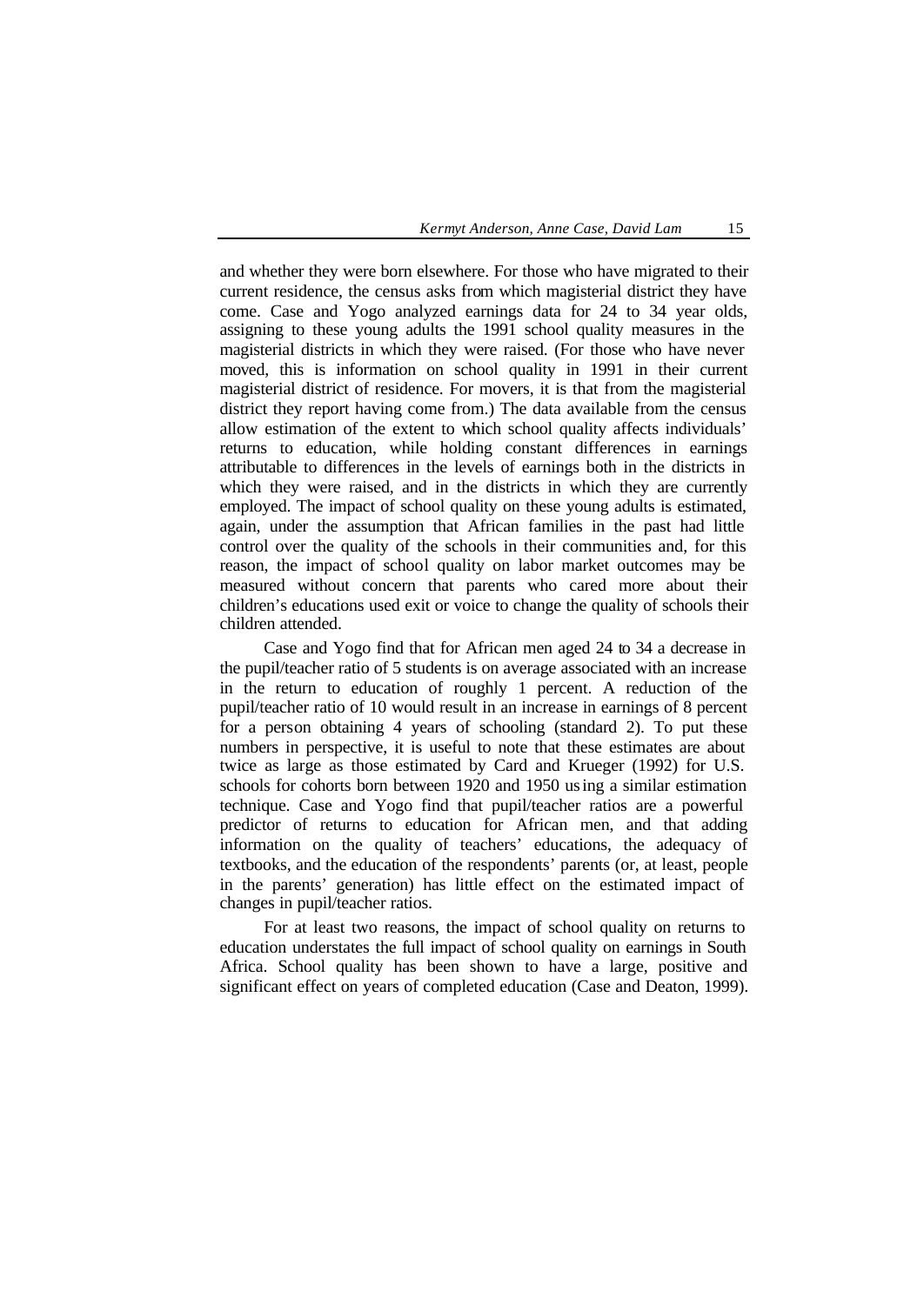In addition, school quality affects the probability of employment for both men and women. Case and Yogo find a negative and significant effect of pupil/teacher ratio on years of completed schooling for men and women in each age cohort. Estimating a linear relationship between pupil/teacher ratios and years of completed schooling, Case and Yogo find that reducing the pupil/teacher ratio by 10 students would, all else equal, increase completed schooling by 0.6 years. This result is also identical to that estimated by Case and Deaton, using the 1993 South African Living Standards Survey. In addition, for men, they find a small negative effect of pupil/teacher ratios on the probability of employment. For women, they find a much larger effect of school quality on the probability of employment at each age. They estimate that an increase in the pupil/teacher ratio of 10 students per class reduces the probability of employment by roughly five percent, with the effect slightly larger at older ages.

In the post-apartheid era, non-whites have greater choice over the schools their children may attend. This may lead to increased variance in schooling outcomes within racial groups. As more motivated or financially secure families are able to send their children to better quality schools, the traditional township schools will be filled with the children of less motivated and/or financially able families. Unfortunately, there is no way to measure this direction with currently available household surveys, since direct information on school quality or measures of children's progress and/or ability are not available. Measuring this information with future data collection projects would undoubtedly prove very useful.

#### **The effects of schooling on employment and earnings**

One of the reasons schooling is such an important focus of attention is because of its potential importance as a determinant of adult economic outcomes. Household surveys such as the SALSS and the OHS are an important source of information on these links between education and outcomes such as employment and income. The evidence from South African surveys leads to several important conclusions that are confirmed by a number of researchers. Some of these results are summarized in Table 4, which shows the relationship between earnings and schooling for 30-49 year old males in the 1995 OHS. This group is used because it is a segment of the population that would ordinarily have very high rates of labor force attachment.<sup>6</sup>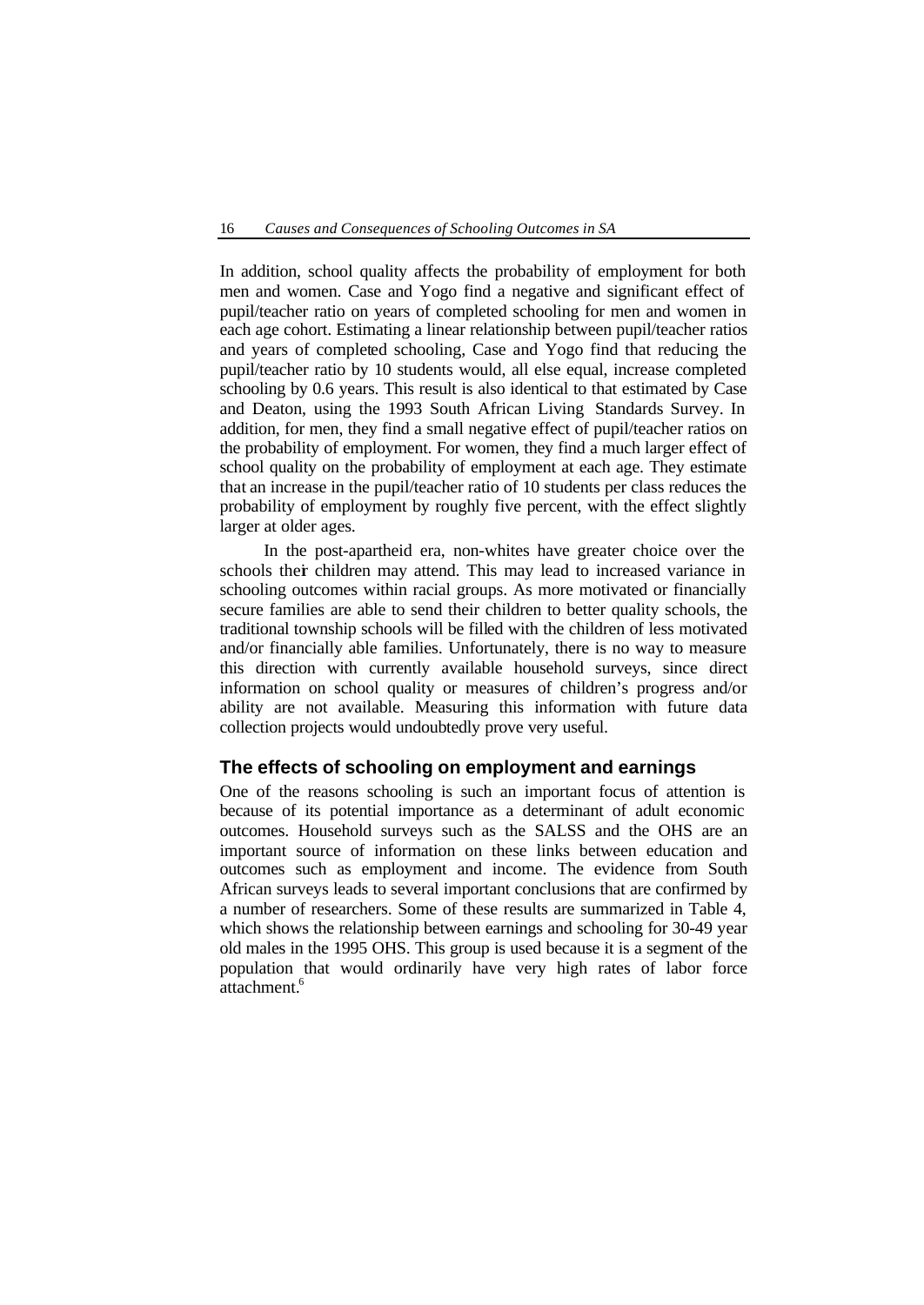The first pattern that can be seen in Table 4, which comes as no surprise, is the large earnings gap between Afric ans and whites, even for men with the same level of schooling. For those who completed grade 12, a schooling level at which there are substantial numbers of both whites and Africans, whites have four times higher mean earnings than Africans. As can be seen in the table, part of this gap results from the fact that Africans are over five times as likely as whites to have reported zero earnings during the previous month, an extremely high rate of unemployment for this group of men that would ordinarily be considered in the prime working ages.

| Schooling   | Pct. in schooling group |       | <b>Mean Earnings</b> |       | Pct. with zero earnings |       |  |
|-------------|-------------------------|-------|----------------------|-------|-------------------------|-------|--|
|             | African                 | White | African              | White | African                 | White |  |
| None        | 14.0                    | 0.3   | 1.00                 |       | 31.5                    |       |  |
| Grades 1-3  | 5.6                     | 0.0   | 0.85                 |       | 32.6                    |       |  |
| Grade 4     | 6.6                     | 0.1   | 0.98                 |       | 32.4                    |       |  |
| Grade 5     | 6.1                     | 0.1   | 1.00                 |       | 32.6                    | --    |  |
| Grade 6     | 7.7                     | 0.1   | 1.20                 |       | 32.7                    |       |  |
| Grade 7     | 9.4                     | 0.1   | 1.21                 |       | 31.9                    |       |  |
| Grade 8     | 11.2                    | 2.2   | 1.53                 | 3.73  | 30.5                    | 27.5  |  |
| Grade 9     | 6.6                     | 1.5   | 1.73                 | 12.56 | 28.1                    | 2.9   |  |
| Grade 10    | 9.9                     | 14.4  | 2.27                 | 7.67  | 26.7                    | 7.4   |  |
| Grade 11    | 5.3                     | 4.0   | 3.07                 | 9.33  | 31.3                    | 6.4   |  |
| Grade 12    | 11.0                    | 40.1  | 3.27                 | 13.22 | 21.4                    | 3.6   |  |
| (matric)    |                         |       |                      |       |                         |       |  |
| Grd. $12 +$ | 4.8                     | 18.1  | 5.19                 | 16.27 | 6.9                     | 1.7   |  |
| diploma     |                         |       |                      |       |                         |       |  |
| University  | 1.8                     | 17.5  | 7.53                 | 21.43 | 5.5                     | 2.7   |  |
| Total       | 100.0                   | 100.0 | 1.95                 | 14.02 | 26.5                    | 4.6   |  |
| N           | 8,958                   | 2,329 |                      |       |                         |       |  |
|             |                         |       |                      |       |                         |       |  |

**Table 4. Earnings by Years of Schooling, Males 30-49, South Africa 1995 OHS**

*Note: Earnings are mean monthly earnings relative to Africans with no schooling. Results omitted for cells with N<30.*

The second point demonstrated in Table 4 is that there is a substantial effect of schooling on earnings in both racial groups, especially above five years of schooling. The mean earnings of African men with university degrees are 7.6 times greater than earnings of African men with no schooling. There are very few white men in the low schooling categories, making it impossible to get meaningful estimates of mean earnings in these cells. Returns to schooling appear to be very low for Africans (and are impossible to estimate for whites) through grade 5 (standard 3) in South Africa. Above grade 5,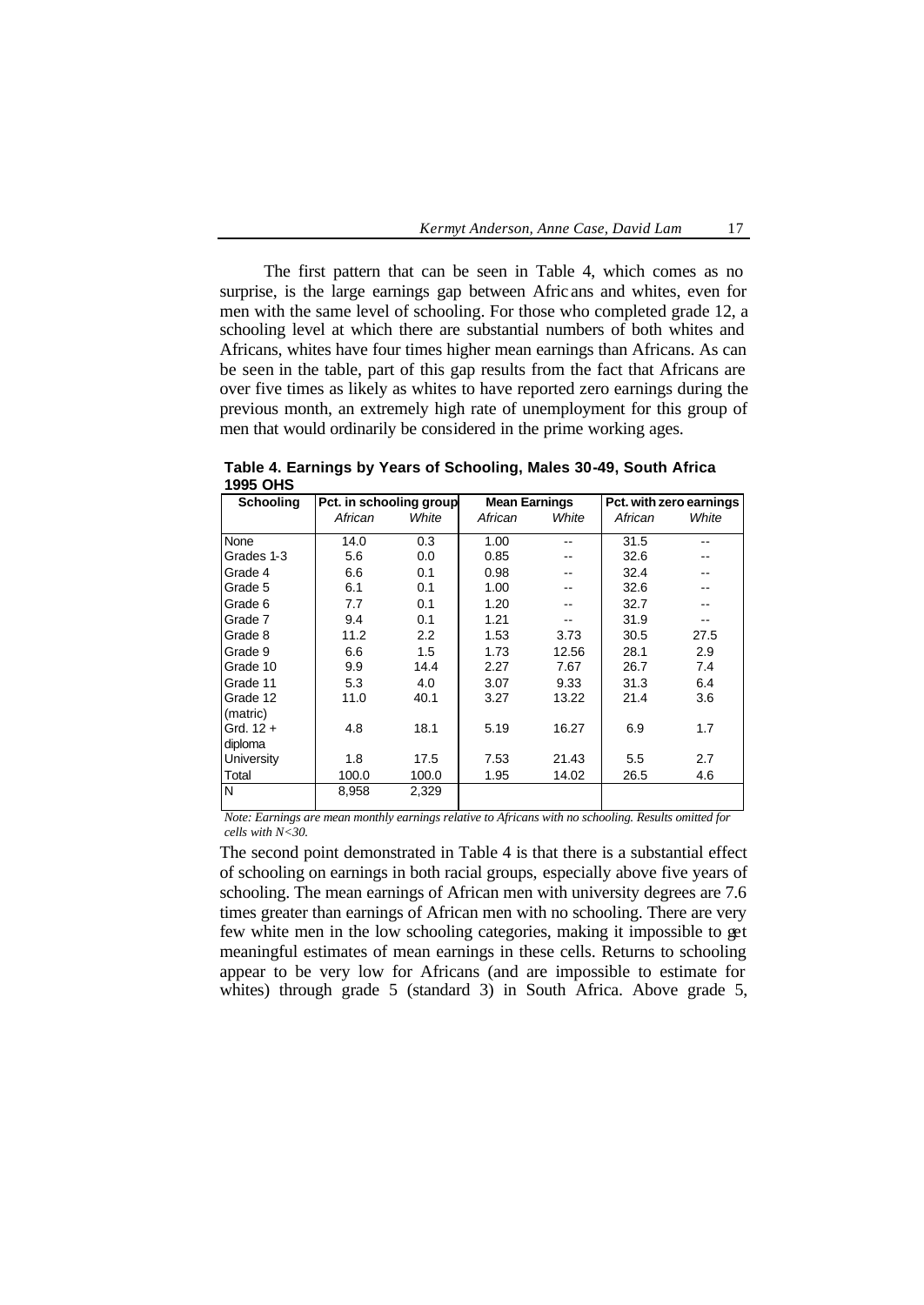however, there are significant returns to schooling for both whites and Africans.

An important question in understanding the behavior of young people deciding how long to stay in school is what the returns to schooling are in the late high school years. Looking at the returns to completing grade 12, Table 4 shows that Africans completing grade 12 have 2.1 times the earnings of those with grade 8, and 1.4 times the earnings of those with grade 10. Africans with a diploma earn 3.4 times more than those with grade 8 and 2.7 times more than those with grade 10. Similar results are found using wage regressions with flexible parameterizations of schooling and controls for other variables such as province and rural-urban residence, implying returns of 15 percent to 20 percent per completed year of schooling at most schooling levels above grade 7 (Lam, 1999). Similar results are estimated in other studies of South African labor markets. Moll (1996) documents the low returns to early years of schooling in South Africa, although the results in Table 4 suggest substantially higher returns to later years of primary schooling than Moll found using surveys up through the 1991 census. Case and Deaton (1999) and Mwabu and Schultz (2000) find similar results with flexible wage regressions using the 1993 SALSS. Both point out that the wage-schooling gradient for Africans has a steeper slope than that for whites in the range for secondary education and above where the two distributions overlap.

An important caveat to these apparently very high returns to schooling is that the average time required to gain one grade of schooling for African students is more than one year. As noted above, indirect evidence on grade repetition suggests that African students advance about 0.6 to 0.8 years of schooling per year of enrollment. Even if the coefficients from a wage equation give the correct estimate of the returns faced by a random 10th grader from *completing* the 11th grade, this may not represent the correct returns to *attending* the 11th grade if the probability of passing is only 80 percent. As a rough approximation the returns should be discounted by 80 percent, bringing them somewhat closer to returns to schooling observed in other countries. Even if discounted by as much as 60 percent, however, it is important to emphasize that the returns to schooling are quite high beginning with the 5th grade, with returns apparently higher for Africans than for whites.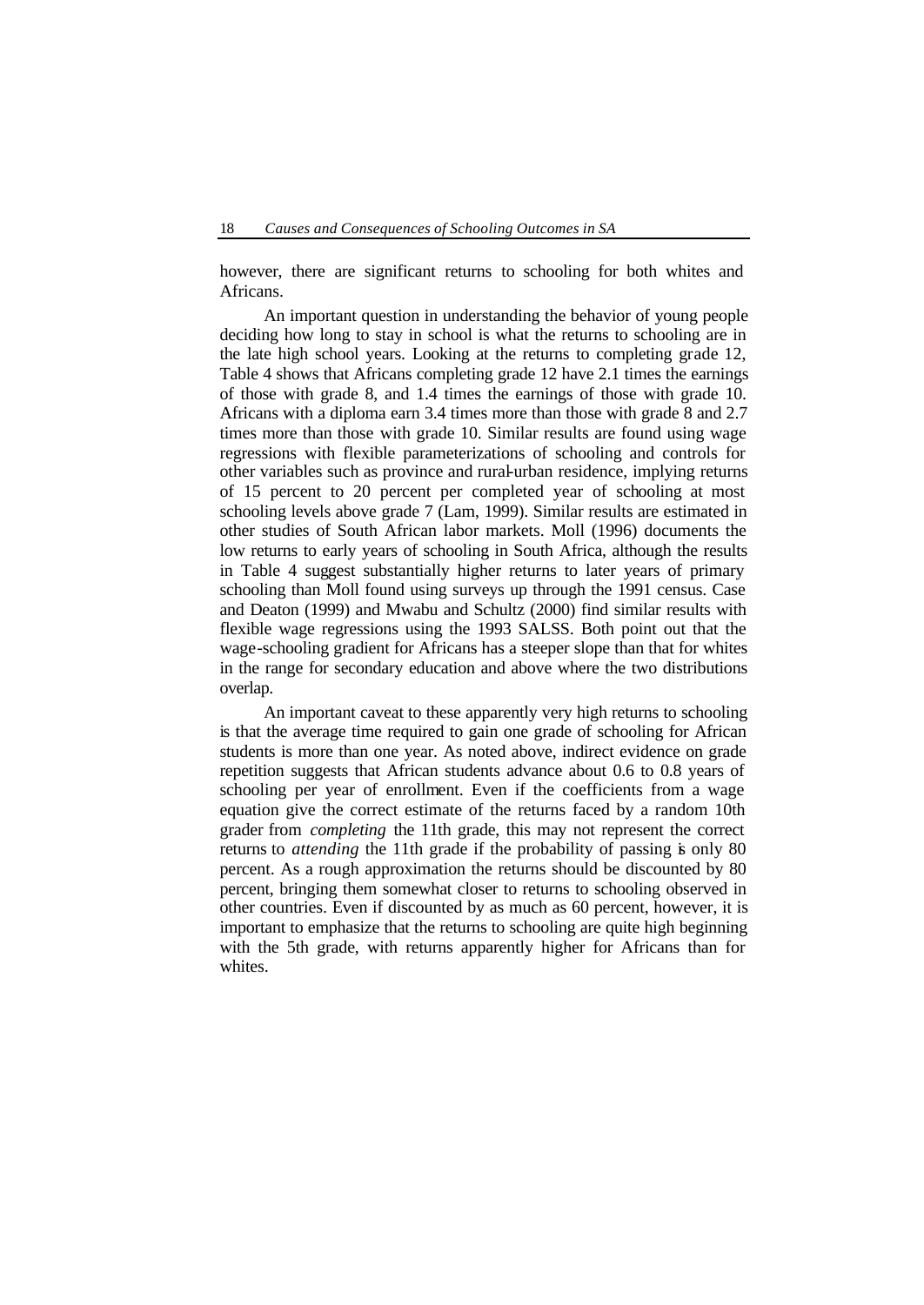Since the mean earnings data in Table 4 include men with zero earnings, the earnings-schooling gradient includes the effect of schooling on employment. The last two columns show the percentage of men reporting zero earnings in the previous month, one broad indicator of unemployment. The percentages of men in these prime earning ages who report zero earnings are extremely high. Over 25 percent of African men age 30-39 report zero earnings, with levels over 30 percent at every level of schooling up through 8th grade. The fact that returns to schooling may change significantly when zero earners are included emphasizes the importance of discriminating between the role that education plays in participation behavior, in turning participation into employment, and then in determining the quality of employment. Bhorat and Leibbrandt (1999) show that primary and secondary education is particularly important in encouraging labor market participation by African males, but that tertiary education is key in ensuring employment for those that choose to participate.

South Africa has one of the highest levels of income inequality in the world, a fact that is directly related to the patterns shown in Table 4. As shown in Lam (1999), South Africa's extreme income inequality can be attributed to the combination of a wide dispersion in schooling and high returns to schooling. The higher returns to schooling for Africans may result from a combination of historically limited schooling opportunities and increasing economic opportunities from the end of apartheid. Moll (2000) provides evidence that the between-race component of income inequality has been declining in South Africa while the within-race component has been increasing.

#### **Summary and Conclusions**

The empirical evidence from household survey data reviewed in this paper demonstrates a number of important characteristics of the educational experience in South Africa. Racial differences in educational attainment persist, although they have decreased steadily over time. Schooling attainment is almost identical for males and females in all racial groups, a significant difference from the situation in many other African countries. Enrollment rates in primary and secondary school are high for Africans, exceeding 97 percent through age 14 and surpassing enrollment rates of whites beginning at age 18. Grade repetition rates are also high, however, with Africans advancing through school at no more than eight-tenths of a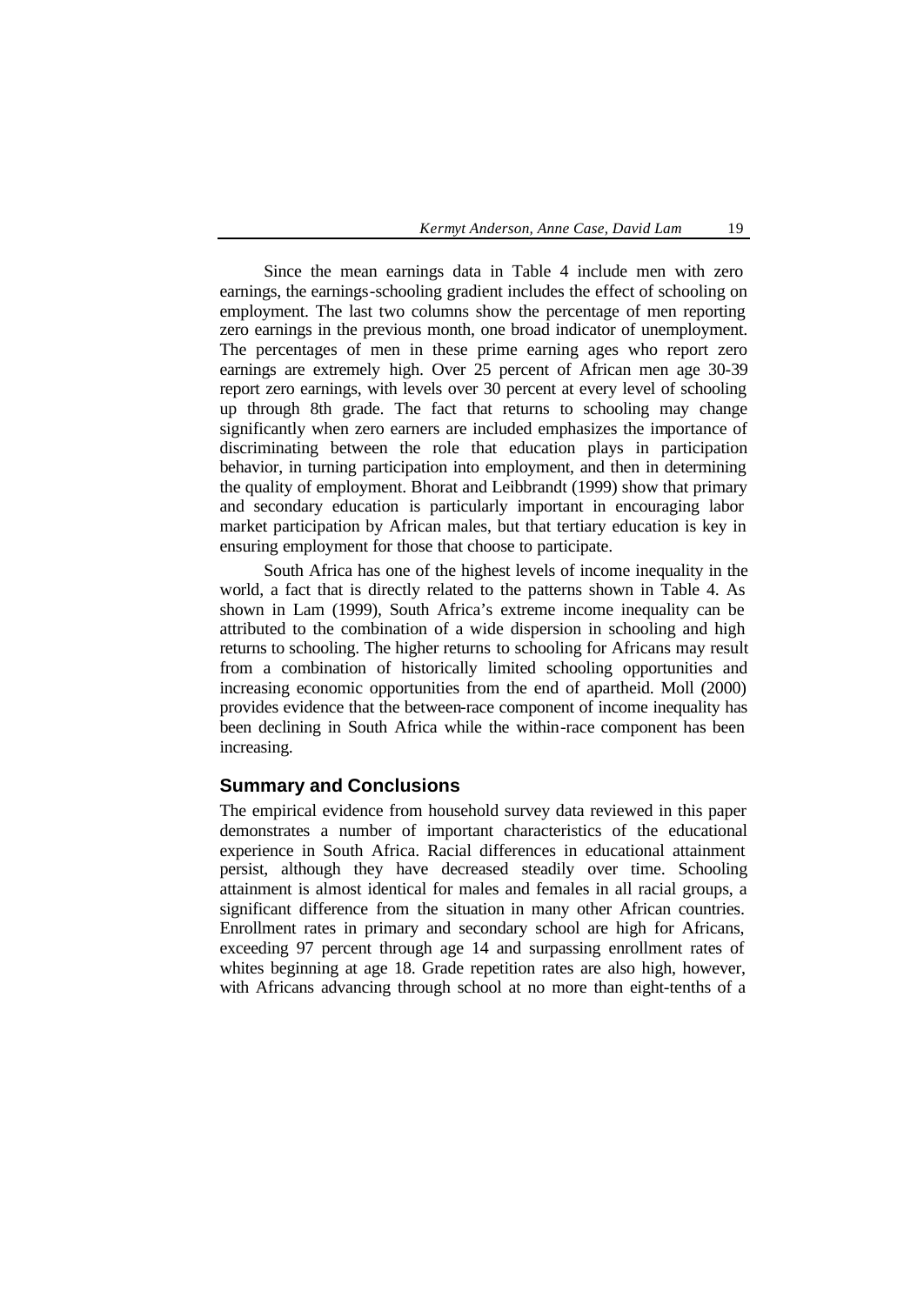grade per year of age. The data indicate that grade repetition rather than nonenrollment appears to be responsible for much of the educational gap between racial groups in South Africa.

Families play undeniably important roles in educational outcomes for children, although the cross-sectional and within-household nature of most survey data makes disentangling this relationship problematic. Among children living with their mothers, maternal education has an important and positive impact on how much schooling a child has completed by a given age (and thus, by inference, how often the child repeats a grade). Children who live with neither parent - an important fraction of African household structures - are disadvantaged in terms of educational outcomes, although pension benefits paid to resident grandparents may help offset this.

School quality plays an important role in the human capital acquisition and educational progress of children in South Africa, although this is difficult to measure directly. Adults who were raised in districts with better schools have better educational outcomes. School quality may be an intermediary variable between family structure and parental investment and schooling outcomes; the most motivated parents may send their children to the best schools. As schooling options increase in South Africa, variance in children's schooling attainment may also grow larger rather than smaller.

Household survey data also provide strong evidence that both the quantity and quality of schooling have strong effects on adult economic outcomes. The evidence on school quality indicates that individuals who grew up in areas with higher pupil/teacher ratios experiencing both lower unemployment and higher earnings as adults, even after controlling for the number of grades completed. Evidence on the effect of additional years of schooling indicate strong effects of schooling on employment and earnings, especially at higher levels of schooling. One additional year of schooling is associated with increases in earnings of around 20-25 percent above grade 7, with higher rates of return for Africans than for whites.

While much has been learned about education in South Africa using existing household surveys, the work summarized here suggests several factors that could be addressed in future data collection. First, the evidence on the importance of grade repetition suggests that surveys should do a better job of collecting data on the amount of time individuals spend attending school in addition to data on highest grade completed. It would be very valuable to learn the age at which individuals completed their schooling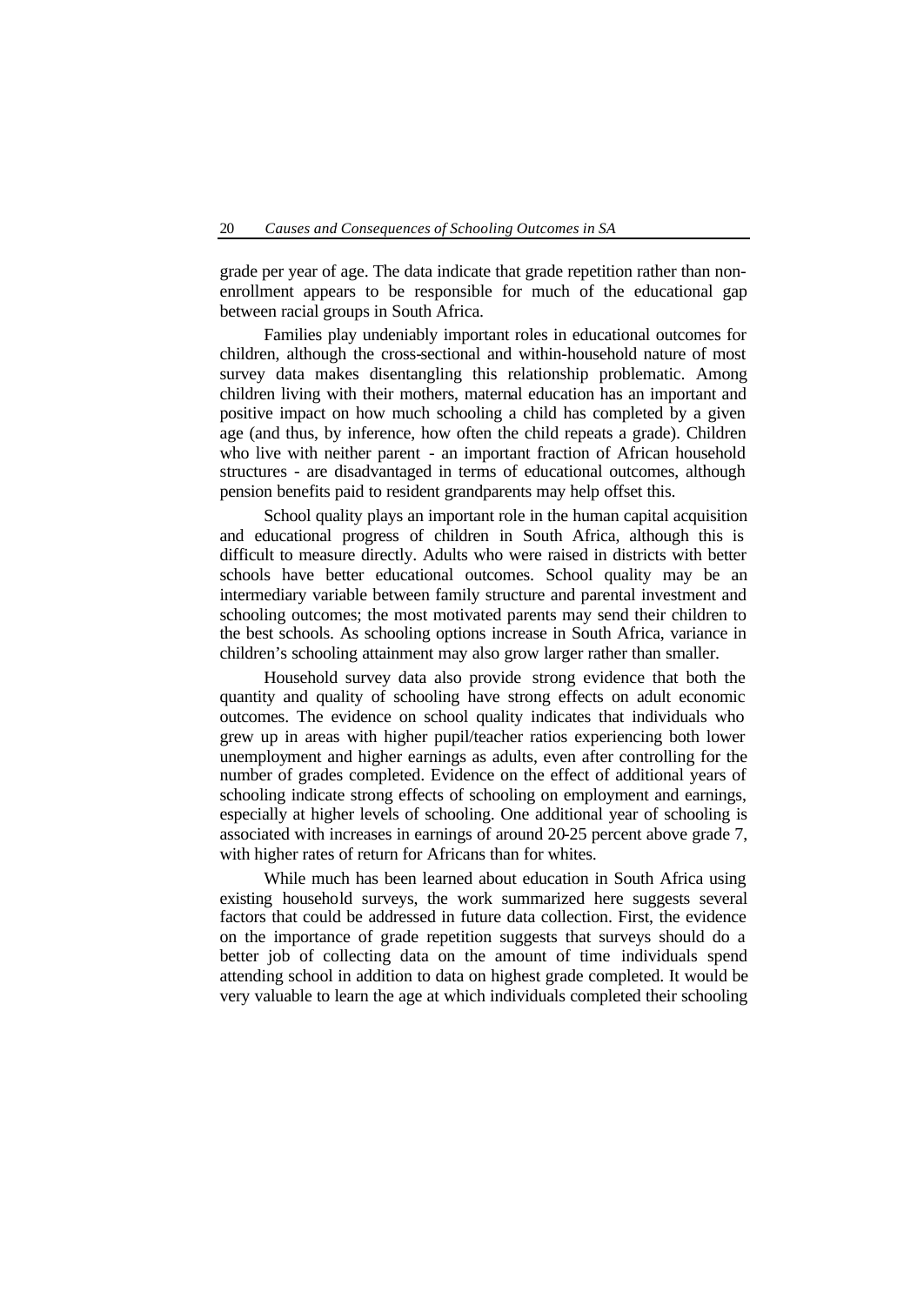in addition to learning the highest completed grade. No currently available national surveys contain direct information about the age at which children began formal education, or how many times they repeated grades or did not enroll in school. For students who are not currently enrolled, it would be very useful to know how much time has elapsed since their last enrollment. Data on actual school attendance in addition to school enrollment would also be desirable, as would measures of school performance.

All research on education in South Africa would benefit from the collection of longitudinal data. A partial substitute for longitudinal data would be detailed retrospective schooling histories. Better educational histories (including the age of entry into school, how many grades were failed and repeated, and how many years of non-enrollment occurred) are necessary to fully understand educational dynamics in South Africa. Additionally, existing surveys provide almost no information about nonresident parents, making it difficult to fully investigate the important intergenerational components of schooling. Finally, richer data on school quality that could be linked directly to individuals in household surveys would be very useful for increasing our understanding of the effects of school quality.

### **References**

- Anderson, K. G. 2000. Family structure, parental investment, and educational outcomes among Black South Africans. PSC Research Report 00-461. Population Studies Center, University of Michigan.
- Anderson, K. G., H. Kaplan, and D. Lam. 2001. Grade repetition and schooling attainment in South Africa. Manuscript. Population Studies Center: University of Michigan.
- Anderson, K. G., H. Kaplan, D. Lam, and J. B. Lancaster. 1999. Paternal care by genetic fathers and stepfathers II: Reports by Xhosa high school students. *Evolution and Human Behavior* 20: 433-451.
- Bertrand, M., D. Miller, and M. Sendhil. 1999. Targeted Social Transfers and Intrahousehold Distribution: The Impact of Old-Age Pension on Prime-Age Labor Supply in South Africa, unpublished manuscript, Princeton University Department of Economics.
- Bhorat, H., and M. Leibbrandt 1999. Modeling vulnerability and low earnings in the South African labour market, DPRU Working Paper No. 99/27, Development Policy Research Unit, University of Cape Town.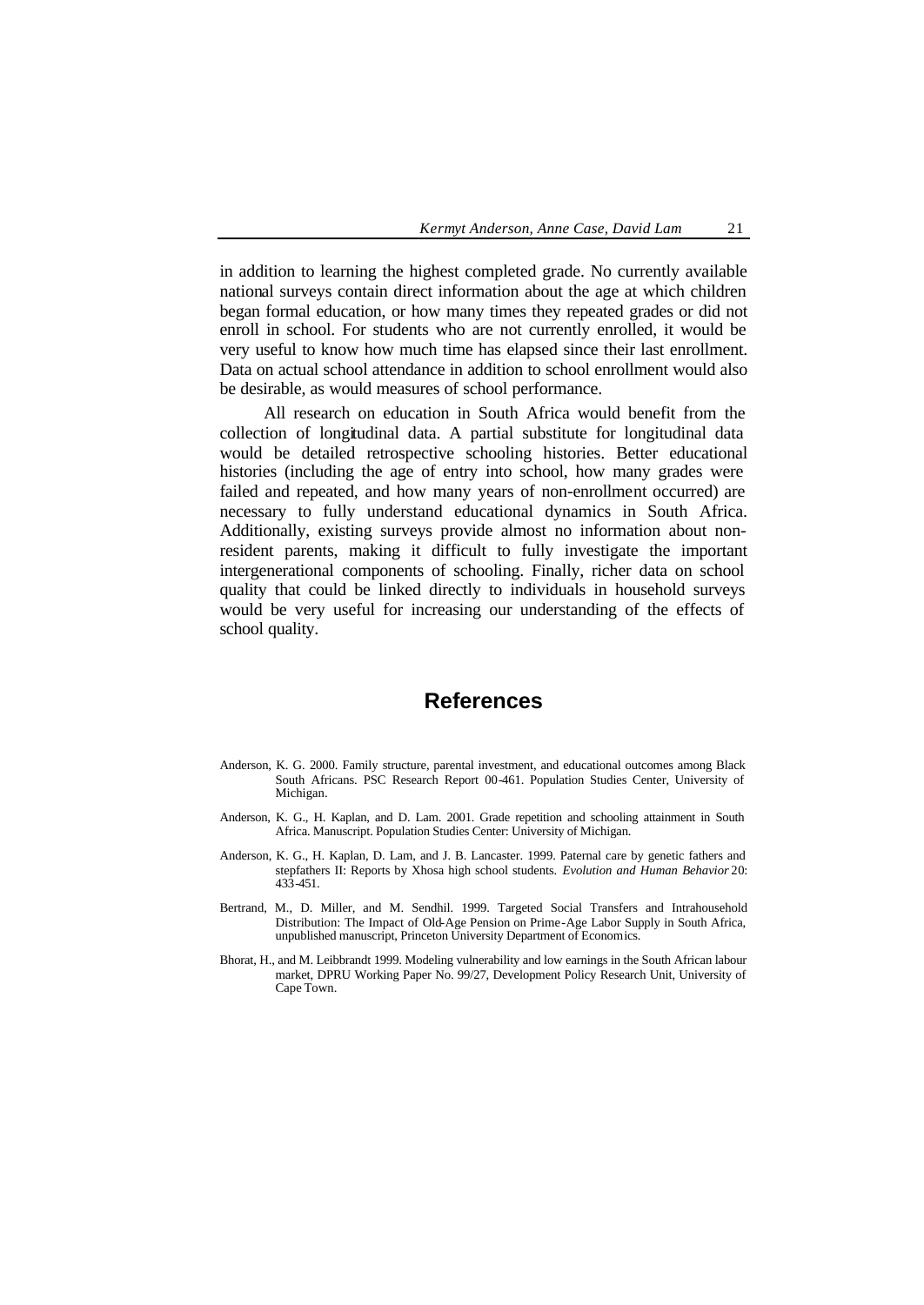- Card, D., and A. Krueger. 1992. Does school quality matter? Returns to education and the characteristics of public schools in the United States. *Journal of Political Economy*, 100, 1-40.
- Case, A. 2001. Does Money Protect Health Status? Evidence from South African Pensions. NBER Working Paper.
- Case, A., and A. Deaton. 1998. Large cash transfers to the elderly in South Africa. *Economic Journal* 108: 1330-1361.
- Case, A., and A. Deaton. 1999. School inputs and educational outcomes in South Africa. *Quarterly Journal of Economics* 114: 1047-1084.
- Case, A., and M. Yogo. 1999. Does School Quality Matter? Returns to Education and the Characteristics of Schools in South Africa. NBER Working Paper No.7399, October 1999.
- Case, A., and F. Wilson. 2001. Health and Wellbeing in South Africa: Evidence from the Langeberg Survey. mimeo, Princeton University.
- Cherian, V. I. 1989. Academic achievement of children of divorced parents. *Psychological Reports* 64: 355-358.
- Cherian, V. I. 1994. Relationship between parental aspiration and academic achievement of Xhosa children from broken and intact families. *Psychological Reports* 74: 835-840.
- Duflo, E. 2000. Grandmothers and Granddaughters: Old Age Pension and Intra-household Allocation in South Africa. NBER Working Paper 8061.
- Fedderke, J.W., R. de Kadt, and J. Luiz. 1998. Uneducating South Africa: The Failure to Address the Need for Human Capital – a 1910-1993 Legacy, manuscript, University of Witwatersrand Department of Economics.
- Fuller, B., and X. Liang. 1999. Which girls stay in school? The influence of family economy, social demands, and ethnicity in South Africa. In *Critical Perspectives on Schooling and Fertility in the Developing World*. Caroline H. Bledsoe, John B. Casterline, Jennifer A. Johnson-Kuhn, and John G. Haaga (eds.), pp. 181-215. Washington, D.C.: National Academy Press.
- Jones, S. 1993. *Assaulting Childhood: Children's Experiences of Migrancy and Hostel Life in South Africa.* Johannesburg: Witwatersrand University Press.
- Lam, D. 1999. Generating extreme inequality: Schooling, earnings, and intergenerational transmission of human capital in South Africa and Brazil. PSC Research Report No. 99-439. Population Studies Center, University of Michigan.
- Lloyd, C., C. Kaufman, and P. Hewett. 1999. The spread of primary school in Sub-Saharan Africa: implications for fertility change. *Population and Development Review.* 26(3): 483-515.
- Moll, P. 1996. The collapse of primary schooling returns in South Africa 1960-90. *Oxford Bulletin of Economics and Statistics* 58(1): 185-209.
- Moll, P. 2000. Discrimination is declining in South Africa but inequality is not. *Journal for Studies in Economics and Econometrics*; 24(3): 91-108.
- Mwabu, G., and T. P. Schultz. 2000. Wage premiums for education and location of South African workers, by gender and race. *Economic Development and Cultural Change*; 48(2): 307-34.
- Thomas, D. 1996. Education across generations in South Africa. *American Economic Review* 86: 330- 334.